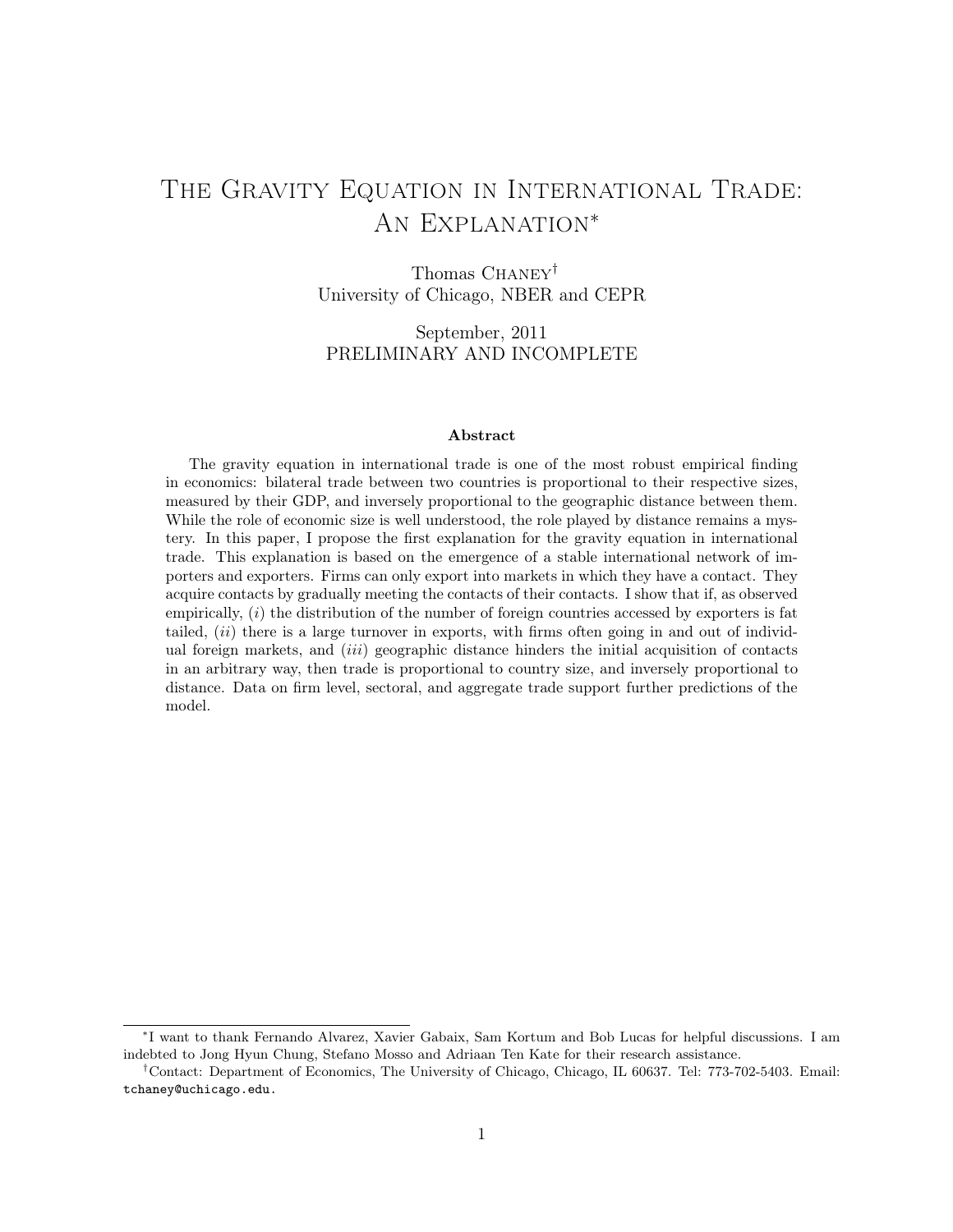## Introduction

Fifty years ago, Jan Tinbergen (1962) used an analogy with Newton's universal law of gravitation to describe the patterns of bilateral aggregate trade flows between two countries *A* and *B* as "proportional to the gross national products of those countries and inversely proportional to the distance between them,"

$$
T_{A,B} \propto \frac{(GDP_A)^{\alpha} (GDP_B)^{\beta}}{(Dist_{AB})^{\zeta}}
$$

with  $\alpha, \beta, \zeta \approx 1$ . The so called "gravity equation" in international trade has proven surprisingly stable over time and across different samples of countries and methodologies. It stands among the most stable and robust empirical regularities in economics.

While the role of economic size  $(\alpha, \beta \approx 1)$  is well understood in a variety of theoretical settings, to this day no explanation for the role of distance  $(\zeta \approx 1)$  has been found. This paper offers such an explanation for the first time.

The empirical evidence for the gravity equation in international trade is strong. Both the role of distance and economic size are remarkably stable over time, across different countries, and using various econometric methods. Disdier and Head (2008) use a meta-analysis of 1,467 estimates of the distance coefficient  $\zeta$  in gravity type equations in 103 papers. There is some amount of dispersion in the estimated distance coefficient, with a weighted mean effect of 1.07 (the unweighted mean is 0.9), and 90% of the estimates lying between 0.28 and 1.55. Despite this dispersion, the distance coefficient  $\zeta$  has been remarkably stable, hovering around 1 over more than a century of data. If anything, Disdier and Head (2008) find a slight increase in the distance coefficient since 1950. The size coefficients  $\alpha$  and  $\beta$  are also stable and close to 1. Anderson and van Wincoop (2003) show how to estimate gravity equations in a manner that is consistent with a simple Armington model, and how to deal especially with differences in country sizes.<sup>1</sup> Silva Santos and Tenreyro (2006), Helpman, Melitz and Rubinstein (2008) and Eaton, Kortum and Sotelo (2011) show how to accommodate zeros in the matrix of bilateral trade flows to estimate gravity equations.

Existing theoretical models can easily explain the role of economic size in shaping trade flows, but none explains the role of distance. Krugman's (1980) seminal contribution was motivated

<sup>1</sup>McCallum (1995) measures a very large negative effect of the US-Canada border. Anderson and van Wincoop (2003) show that the large difference in the size of the US and Canada explains this seemingly implausible border effect.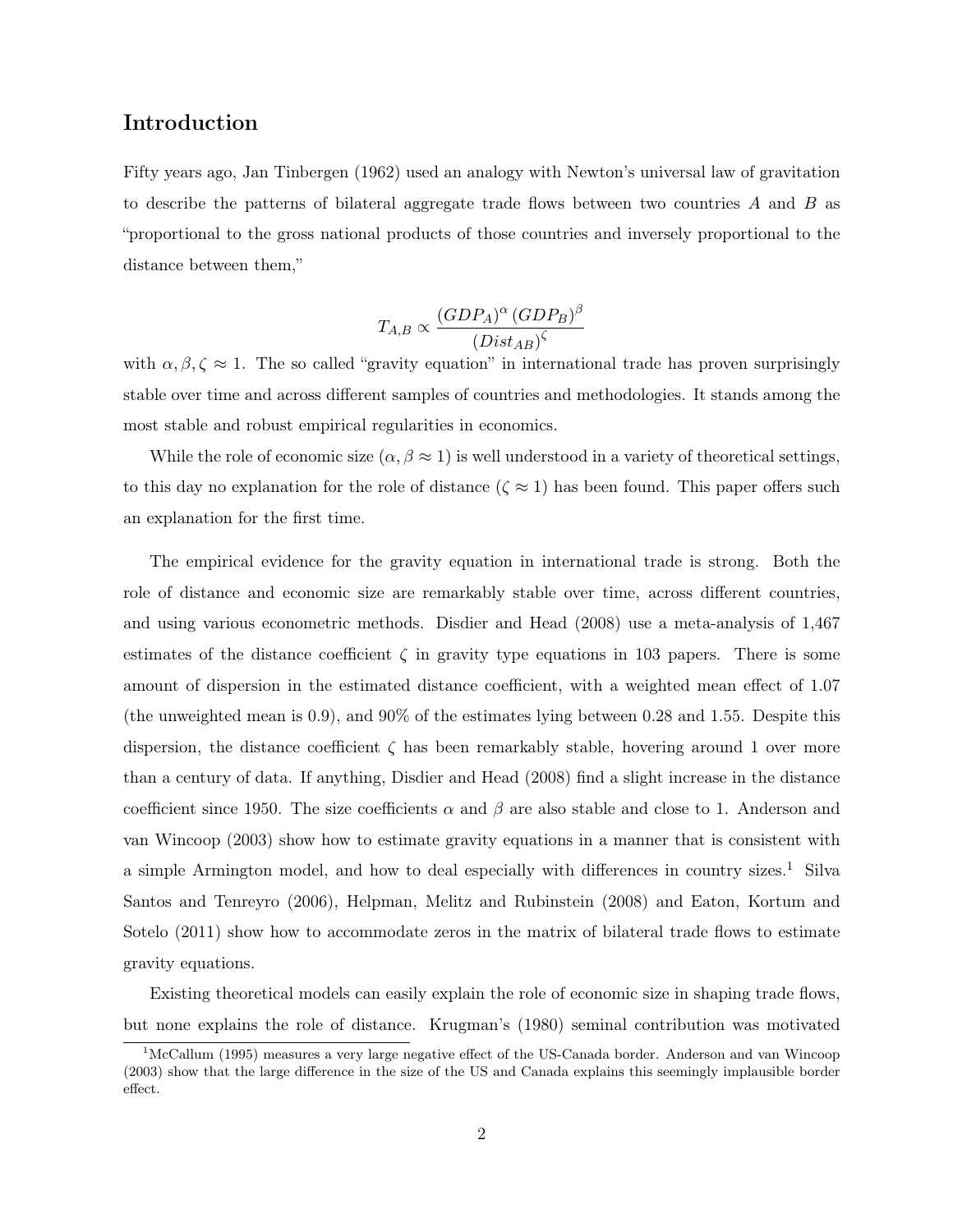in part by the empirical regularity of the gravity equation. His model explains how in the aggregate, trade flows are proportional to country size, and inversely related to trade barriers. To the extent that distance proxies for trade barriers, his model can also explain why distance has a negative impact on trade flows in general, but it has nothing else to say about the precise role of distance. Several others have shown that the same type of predictions as Krugman can be derived in various other settings. Anderson (1979) derives a similar gravity equation under the Armington assumption that goods are differentiated by country of origin. Eaton and Kortum (2002) derive a similar gravity equation in a modern version of trade driven by Ricardian comparative advantages. Chaney (2008) extends the Melitz (2003) model to derive a similar gravity equation in a model with heterogeneous firms. Arkolakis, Costinot and Rodriguez-Clare (forthcoming) show that the same gravity equation can be derived in many settings with or without heterogeneous firms.

None of these models however can explain the precise role played by distance. The fact that the distance elasticity of trade has remained stable around -1 over such a long time and over such diverse countries is almost a direct rejection of these models. In all of these models, granted that trade costs increase with distance in a log-linear way, the distance elasticity of trade is the product of some deep parameters of the model<sup>2</sup> with the distance elasticity of trade barriers. To explain why the distance coefficient is close to -1, those models need some mysterious alignment of those deep parameters. Even if that magical alignment were to happen in a particular year, for a particular sector and a particular country, it is hard to understand how it could survive beyond that point for more than a century. The technology of transportation, the political impediments to trade, the nature of the goods traded, as well as the relative importance of the countries trading these goods all have undergone some tremendous change over the course of the last century. In other words, all the deep parameters identified by the various existing trade theories have been evolving over time, while the empirical distance coefficient in the gravity equation has remained essentially constant.

This paper offers the first explanation that is immune to this critique. I explain not only the role of economic size, which is straightforward, but also the role of distance. This explanation is based on the emergence of a stable network of importers and exporters. I assume that there are two ways for firms to circumvent the barriers associated with international trade. The first one is to pay a direct cost for creating a foreign contact. This cost is in essence similar to the trade cost

 $2$ The demand elasticity in the Krugman and Armington models, the dispersion of productivities across firms in the Eaton and Kortum model, and a combination of both in the Melitz-Chaney model.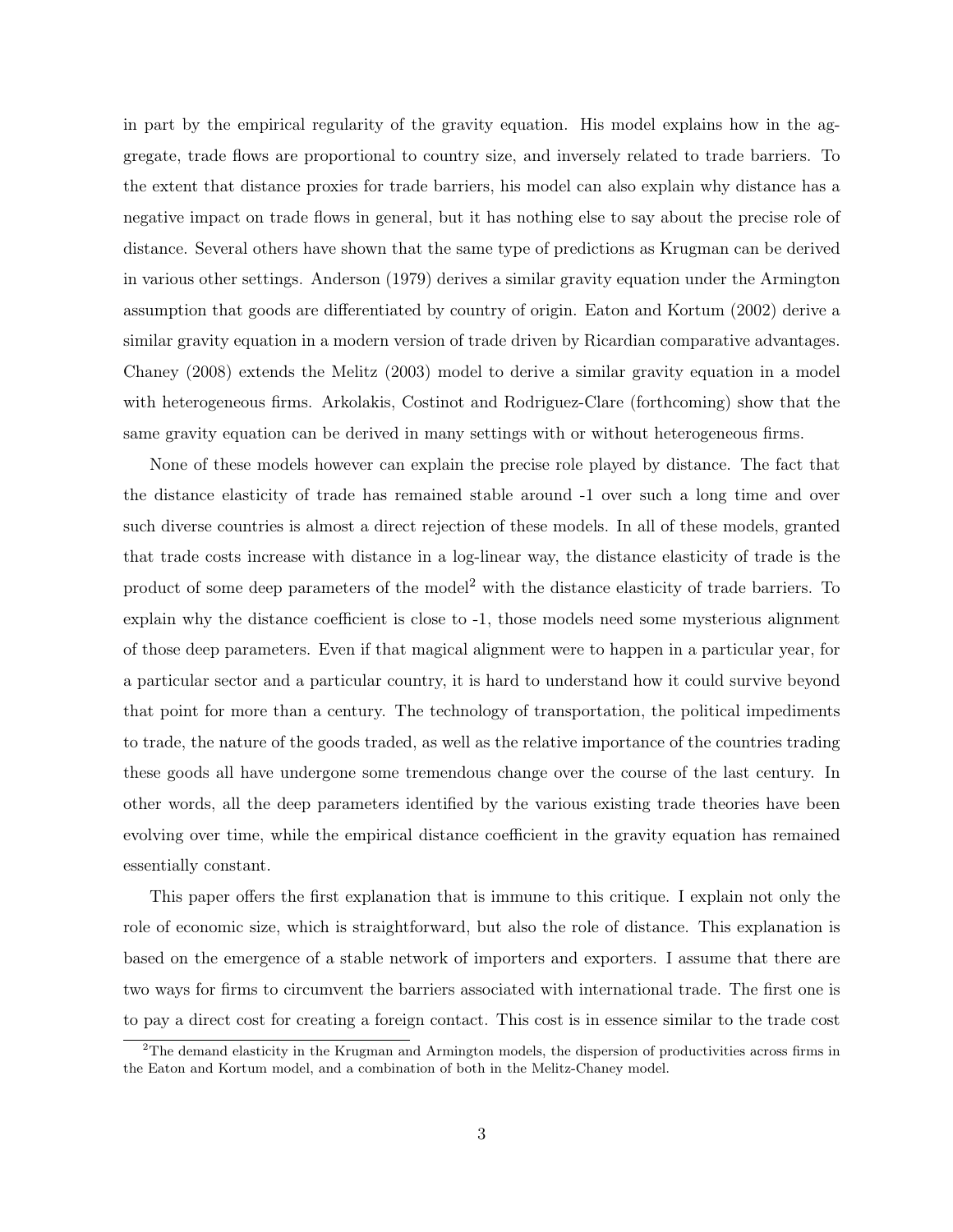assumed in all existing trade models. The second one is to "talk" with one's existing contacts, and learn about the contacts of one's contacts. This second channel requires direct interaction. While advances in the technology for transportation or communication will surely affect the first type of cost, and may even affect the frequency of the second type of interaction, it does not change the need for direct interaction. In my model, the geographic distribution of any one firm's exports does depend on how distance affects the direct cost of creating contacts. But in the aggregate, the details of this distance function vanish, and the gravity equation emerges. This is the main contribution of this paper: even if technological, political or economic changes affect the particular shape of firm level exports, in the aggregate, the gravity equation remains essentially unaffected.

The remainder of the paper is organized as follows. In section 1, I present a theoretical model of firm level and aggregate trade. In section 1.1, I spell out an economic model of trade subject to matching frictions. In section 1.2, I characterize the patterns of firm level trade. In section 1.3, I show that aggregate trade obeys the gravity equation. In section 2, I test empirically the main theoretical predictions of the model. I relegate to Appendix A all mathematical proofs, and to Appendix B the description of the data and robustness checks.

## 1 Theory

In this section, I develop a simple model of the formation of a stable network of importers and exporters. The model is a extension of the Krugman (1980) model of international trade in differentiated goods subject to matching frictions similar to the Chaney (2011) model of trade networks.

### 1.1 A model of trade subject to matching frictions

This model is purposefully simple, and is meant to illustrate how the proposed dynamic model of firm trade can be derived in a classical trade setting. The hasty reader may skip this section so as to focus her attention on the formation of a stable network of exporters in the following section 1.2.

There are two types of goods: final goods and intermediate inputs. Final goods are produced by combining differentiated intermediate inputs and labor. Intermediate inputs are themselves produced by combining differentiated inputs and labor, so that the economy features roundabout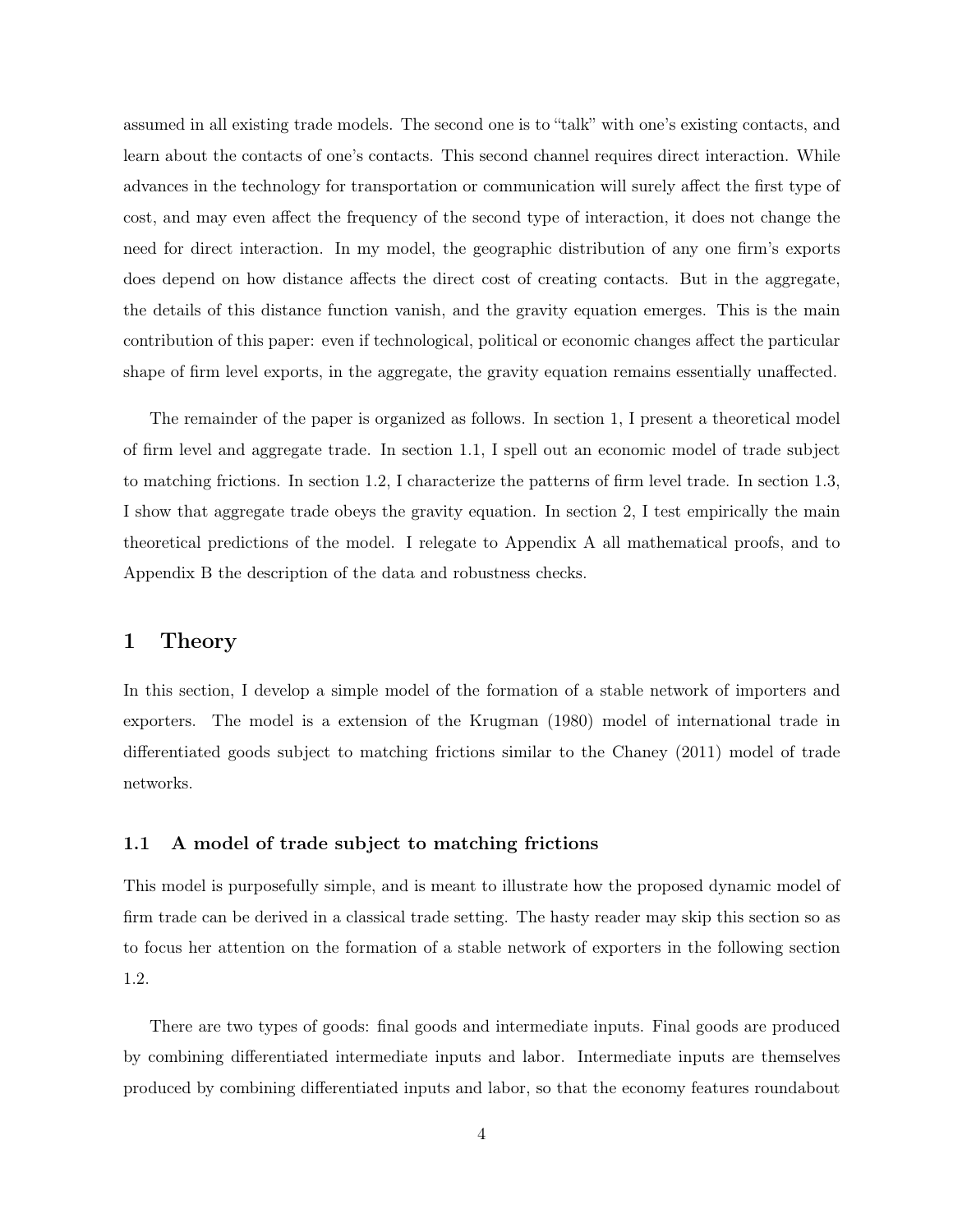production. Final goods are sold locally to consumers on a perfectly competitive market. Intermediate inputs are produced and distributed worldwide by monopolistically competitive firms. I will focus most of my attention on the production and trade of these intermediate goods. Due to matching frictions, intermediate input firms source their inputs from, and sell their output to a subset of producers only.

The static problem of the firm: Consider what happens within period *t*. For the moment, I drop the time *t* index. Firm *i* buys intermediate inputs from a continuum of suppliers  $k \in K_i$ and sells its output to a continuum of customers  $j \in J_i$ . Both  $K_i$  and  $J_i$  will be endogenously determined dynamically below. Firm *i* combines labor with *q<sup>i</sup>* (*k*) units of differentiated intermediate inputs from each supplier *k* to produce *Q<sup>i</sup>* units of output,

$$
Q_{i} = \left(\int_{k \in K_{i}} q_{i} \left(k\right)^{\frac{\sigma-1}{\sigma}} dk\right)^{\alpha \frac{\sigma}{\sigma-1}} L_{i}^{1-\alpha} \tag{1}
$$

with  $0 < \alpha < 1$  the share of intermediate inputs in production and  $\sigma > 1$  the elasticity of substitution between any two intermediate inputs. Firm *i* faces the same iso-elastic demand from any customer  $j \in J_i$ ,

$$
p_{j}(i) q_{j}(i) = \frac{p_{j}(i)^{1-\sigma}}{\int_{k \in K_{j}} p_{j}(k)^{1-\sigma} dk} \alpha X_{j}
$$
\n(2)

with  $p_j(i)$  the price charged by *i* to customer *j*, and  $X_j$  the total spending on intermediate inputs and labor by  $j$ . Given these iso-elastic demands, firm  $i$  charges all its customers the same constant mark-up,  $\frac{\sigma}{\sigma-1}$ , over its marginal cost,

$$
p_j(i) = p_i = \frac{\sigma}{\sigma - 1} w^{1-\alpha} \left( \int_{k \in K_i} p_i(k)^{1-\sigma} dk \right)^{\frac{\alpha}{1-\sigma}}
$$
(3)

with *w* the competitive wage rate. For simplicity, I will consider a symmetric equilibrium where all firms within a cohort have the same number of suppliers and customers<sup>3</sup> and therefore charge the same price:  $||K_j|| = ||K||$  and  $p_j(k) = p$  for any  $j, k \neq i$ . Given this symmetry assumption, the demand equation (2) and the pricing equation (3), the total sales of firm *i* only depend on the number of suppliers and of customers,

$$
p_i Q_i = \int_{j \in J_i} p_i q_j(i) \, dj = \|K_i\|^{\alpha} \times \|J_i\| \times \left(\alpha \frac{X}{\|K\|^{1+\alpha}}\right) \tag{4}
$$

<sup>&</sup>lt;sup>3</sup>In such a symmetric equilibrium, all the complexity of the input-output structure of the economy is assumed away. See Carvalho (2010), Acemoglu, Ozdaglar and Tahbaz-Saleh (2010) or Atalay, Chaney, Hortacsu and Syverson (2011) for models with such a complex structure.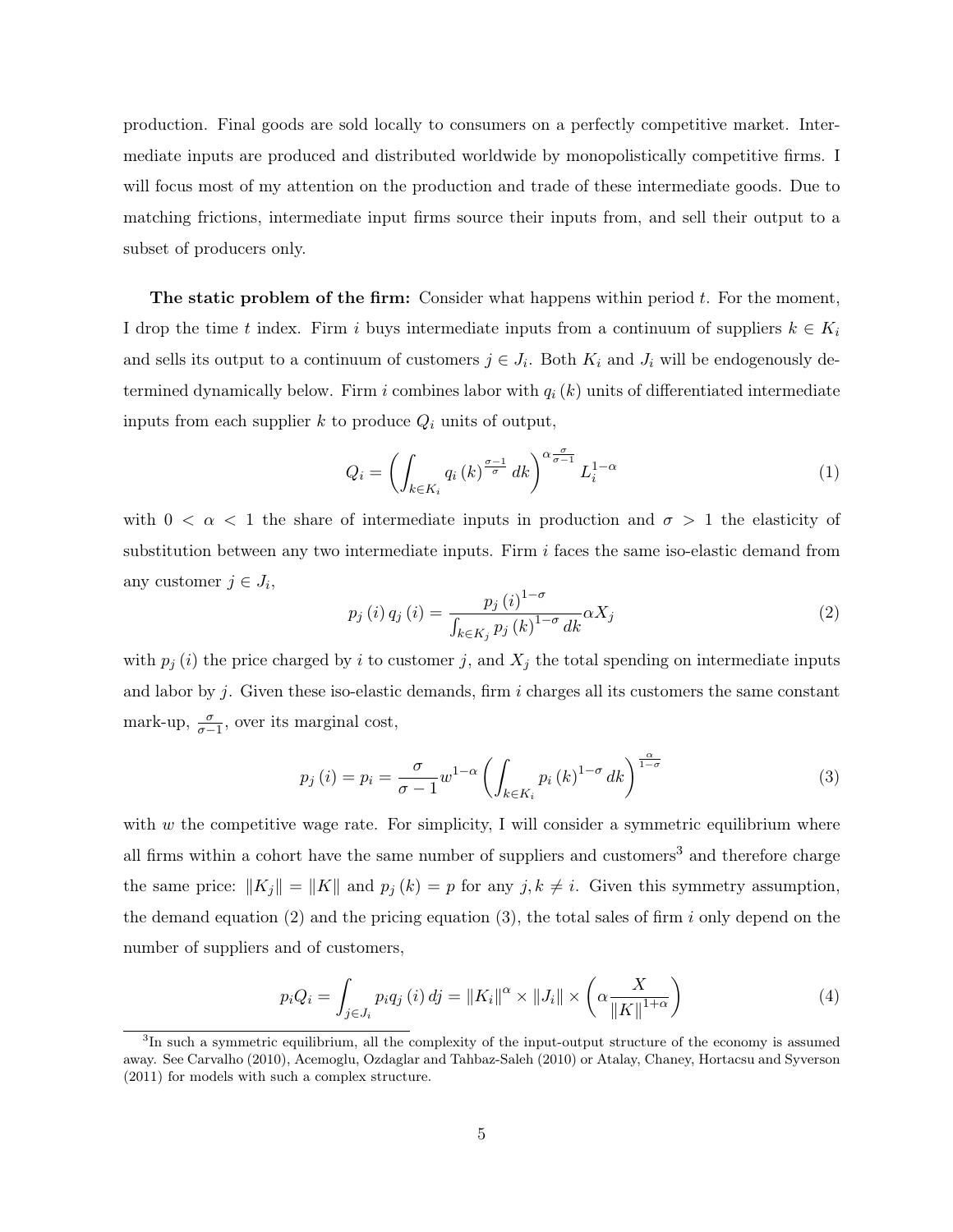To save on notations, I will make from now on a slight abuse of language and use *K* (resp. *J*) to denote the mass of suppliers (resp. customers), instead of  $||K||$  (resp.  $||J||$ ).

It is clear from the previous Equation (4) that the number of suppliers and customers increases output, sales, and ultimately profits. The mass of suppliers, *Ki*, plays a role equivalent to capital, or to a productivity shifter. I will use the "capital" analogy, and denote by *I<sup>i</sup>* the "investment" in acquiring new contacts. The notion that the diversity of intermediate inputs plays a role similar to capital has been presented since at least Romer  $(1990)^{4}$  The mass of customers,  $J_i$ , plays a role equivalent to a proportional demand shifter. A firm is willing to pay for information about new upstream and downstream contacts, as well as sell the information it has about its existing contacts. I now turn to this dynamic decision.

**The dynamic problem of the firm:** A firm is born with a mass  $K_0 = J_0$  of suppliers and customers. Those contacts are randomly distributed along the real line R according to the symmetric p.d.f.  $g_0$ . One can think that a potential entrant pays a fixed entry cost to create a new firm. This fixed cost buys both the blueprint for a new variety and this initial set of upstream and downstream contacts. This fixed cost will be reimbursed by a discounted stream of per period profit over the lifespan of the firm. Imposing a free entry condition would pin down the number of entrants each period.

Once born, a firm expands its set of suppliers and customers. While a priori, firm *i* may buy and sell information about both suppliers and customers, I assume instead that *i* actively buys information about new suppliers from its existing suppliers, actively sells information about suppliers to its existing customers, but passively waits to be contacted by downstream firms. In a symmetric equilibrium, this simplification is innocuous since firms have as many suppliers as customers on average: if *i* is a supplier to *j* then *j* is a customer of *i*. The sequence of contact formation is depicted in Figure 1.

I assume that a firm always has the option of directly searching for suppliers on its own. This outside option technology offers new names at a given constant marginal cost. Facing the threat of this outside option, firm *i* sets a constant price  $p_I$  to reveal the name of one of its suppliers to its existing customers. The price  $p_I$  is set just low enough to prevent firm  $j \in J_i$  to look for contact directly instead. Just as *i* sells information about its suppliers, it also buys at the same price *p<sup>I</sup>* information about new suppliers from its existing suppliers.

<sup>4</sup>See among many examples the theoretical model of di Giovanni and Levchenko (2010) or the empirical evidence of Halpern, Koren and Szeidl (2011) for two recent applications of this notion in trade.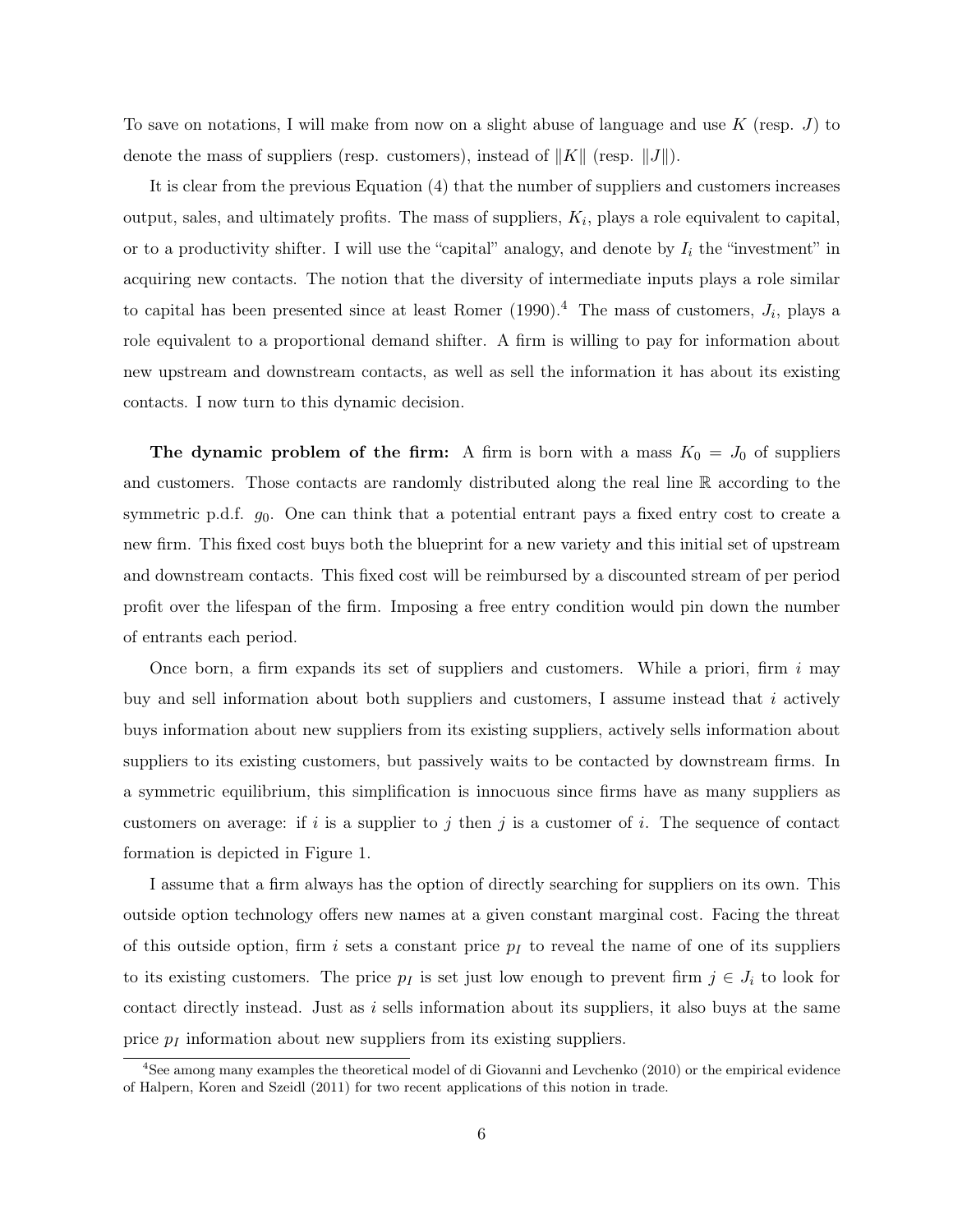

Figure 1: Firms buy and sell information about suppliers and customers. *Notes:* The straight solid arrows represent input-output linkages: e.g. firm *k* supplies intermediate inputs to firm *i*. The curvy dotted lines represent information linkages: e.g. firm *k* sells to firm *i* information about a new supplier  $k'$ . After these information exchanges take place, firm *i* has a new supplier,  $k'$ , and a new customer, *j'*.

In addition to the direct cost *p<sup>I</sup>* of buying information, firm *i* faces a convex adjustment cost  $G(I_i, K_i)$ . The adjustment cost function is assumed increasing and convex in *I*,  $G_I, G_{II} > 0$ , decreasing in  $K$ ,  $G_K < 0$ , and homogenous of degree one in *I* and *K*. This convex adjustment cost function is analogous to the adjustment cost assumed in the classical investment literature, as in Lucas (1967) or Hayashi (1982). As in the investment literature, I assume that the more suppliers a firm already has  $(K_i)$ , the more efficient it is at acquiring new suppliers  $(I_i)$ , in such a way that the adjustment cost *G* is proportional to  $K_i$  for a given investment share  $I_i/K_i$ . As in Lucas (1967), this homogeneity assumption will warrantee that Gibrat's law holds, in the sense that the growth rate of a firm is independent of its size.

Note that as in classical investment models, firm *i* has two reason for accumulating more suppliers, i.e. "investing" in  $K_i$ : first, a higher  $K_i$  increases its productivity and profits,;but it also lowers the future cost of "investment" in acquiring new suppliers, *Ii*. However, while firm *i* sells information about its suppliers to its customers, having more suppliers does not change firm *i*'s future prospect for selling more information: the price firm *i* sets for selling information about suppliers,  $p_I$ , is set by an arbitrage condition, and the number of requests for names firm  $i$  receives depends on the decisions of its customers,  $j \in J_i$ . At each point in time *t*, firm *i* receives  $I(t)$ requests for names, where  $I(t)$  depends on the "investment" decision of downstream firms, which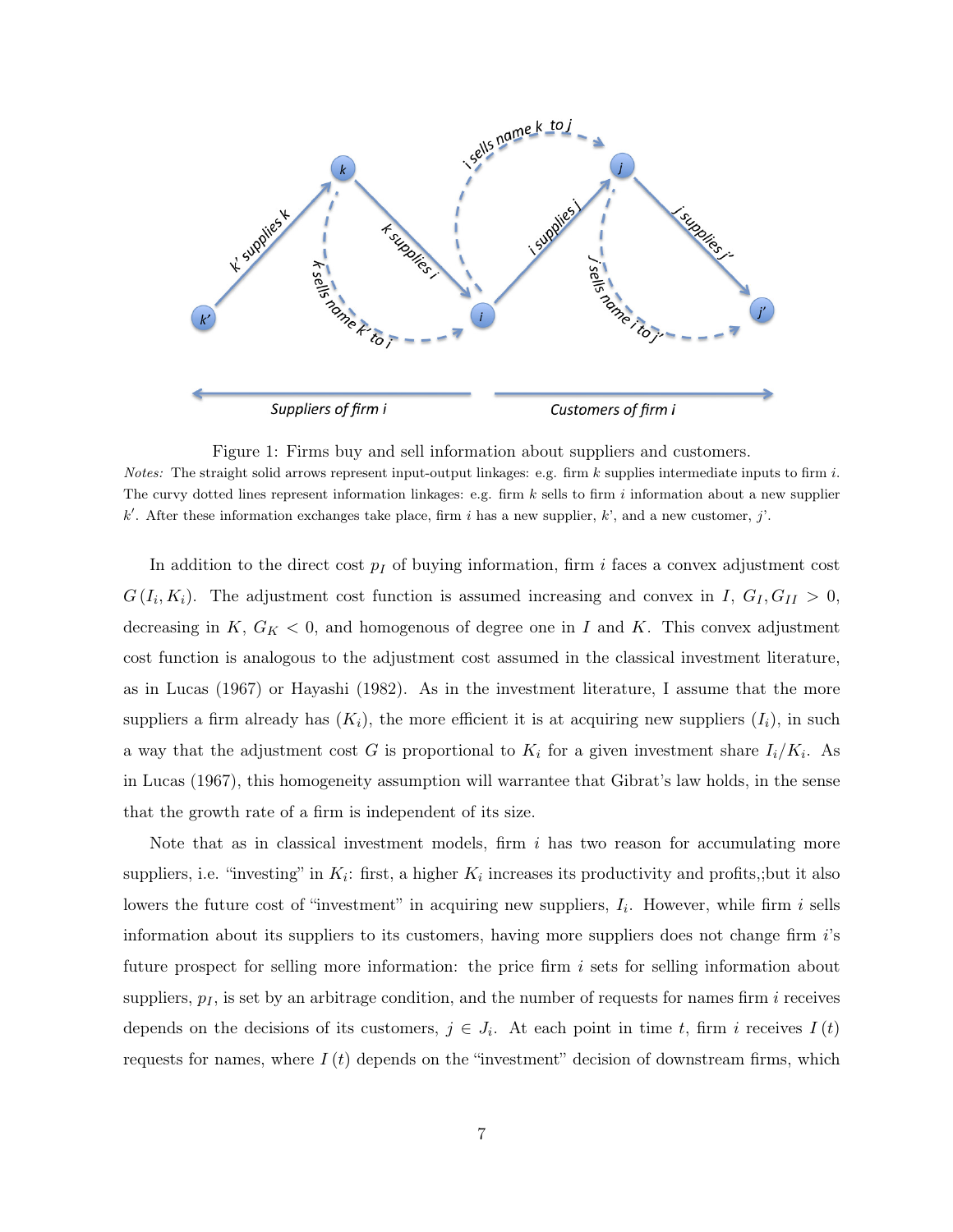is beyond firm *i*'s control.

Finally, I assume that firm *i*'s existing contacts are lost at an exogenous rate  $\delta$ .

Firm *i* solves the following dynamic optimization problem,

$$
\max_{I_i(t)} V(0) = \int_0^{+\infty} e^{-\rho t} \left( K_i(t)^{\alpha} \left( \frac{\alpha J_i(t) X(t)}{\sigma K(t)^{1+\alpha}} \right) - p_I(t) I_i(t) + p_I I(t) - G(I_i(t), K_i(t)) \right) dt
$$
  
s.t.  $\dot{K}_i = I_i - \delta K_i$  (5)

Firm *i* maximizes a discounted stream of profits, with an exogenous discount rate  $\rho$ . The first term represents per period profits, net of spending and receipts on information acquisition. It is a fraction  $1/\sigma$  of the aggregate sales derived in Equation (4). In addition, firm *i* purchases information about *I<sup>i</sup>* new suppliers at a price *p<sup>I</sup>* each, and it sells information about *I* suppliers at a price *p<sup>I</sup>* each. Finally, firm *i* pays to convex adjustment cost *G* to acquire new suppliers.

The solution to this classical problem is such that the "investment" rate is independent of the stock of "capital" (Gibrat's law). In other words, firm *i* increases its number of suppliers  $K_i$  at a rate that is independent of *Ki*,

$$
I_i = \beta\left(\frac{p_I}{w}, \rho, \delta\right) \times K_i
$$

where the function  $\beta$  sumarizes the contributions of the production function and the adjustment cost function that are relevant for the optimal investment decision. In general equilibrium, I could solve for the sequence of prices  $p_I(t)/w(t)$ . In this model as in any model where growth is driven by the accumulation of one factor of production (here *K*) combined with labor under constant returns to scale, growth ultimately is driven by population growth, as in Solow (1956). While I do not explicitly solve for such a steady state growth path, I will assume that the economy is along such a path, so that  $I/K = \beta$  is constant.

Because all firms are charging the same price  $p_I$  per contact information, firm *i* has no reason to direct its search for new suppliers to any particular  $k \in K_i$ . To break this indeterminacy, I assume that the  $I_i$  new names come uniformly from all existing suppliers  $K_i$ . This means that any one of the existing suppliers  $k \in K_i$  reveals one of the names of its suppliers,  $k' \in K_k$ , with a probability  $\beta dt$  over a small time interval dt. To break the indeterminacy of which name  $k' \in K_k$ gets revealed by firm  $k$ , I simply assume that  $k$  draws  $k'$  at random among its existing  $K_k$  contacts.

Here is a recap of the conclusions of the model: A firm is born with an initial mass  $K_0$ of suppliers, distributed geographically according to the p.d.f. *g*0. Subsequently, contacts are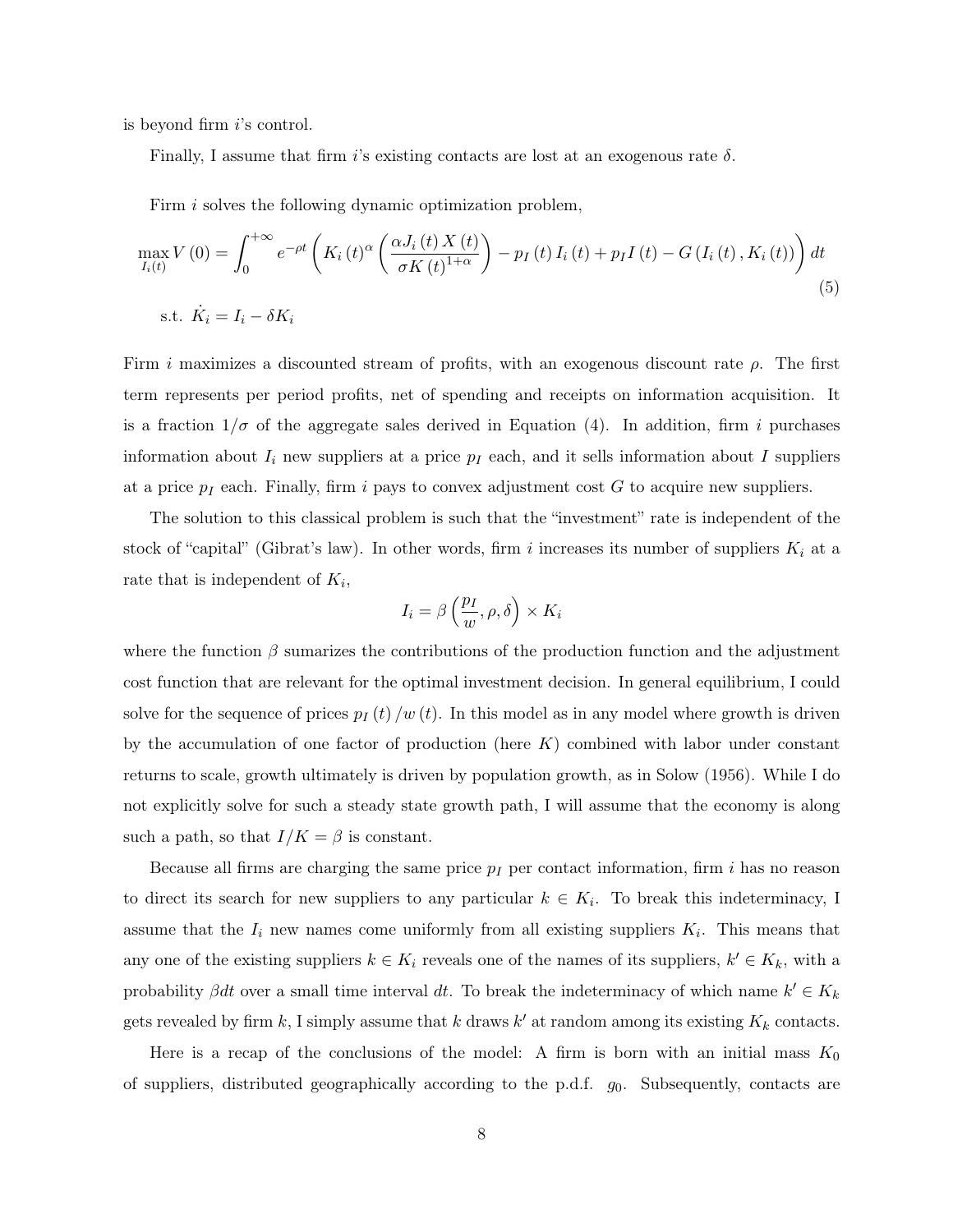randomly created at a rate  $\beta$  and lost at a rate  $\delta$ , with each new contact coming from the suppliers of the firm's existing suppliers. The next section characterizes explicitly the dynamic evolution of firm level trade flows, i.e. trade between the suppliers and customers of this model.

#### 1.2 Firm level trade flows

In this section, I spell out a dynamic model of firm level trade flows that incorporates the key results derived from the economic model in the previous section. With the exception of the population growth rate  $\gamma$ , all the parameters introduced in this section  $(K_0, g_0, \beta, \delta)$  are the same as the ones in the economic model above. I treat the arrival rate of new contacts,  $\beta$ , as a parameter, knowing from the model above that it is the solution to the dynamic optimization problem of the firm.

Heuristically, the model is as follows.

New firms are continuously born. When a firm is born, it randomly contacts a geographically biased mass of firms over the entire world. After this initial period, contacts are randomly lost and created. Old contacts are lost to i.i.d. shocks. New contacts are created in the following way: each period, with some probability, a firm receives names from the contact lists of its existing contacts. In other words, a firm gradually meets the contacts of its contacts, who themselves acquire contacts in a similar way, etc.

Formally, the model is as follows.

Space: Firms are uniformly distributed over an infinite one-dimensional continuous space represented by R. Each coordinate along that line can be thought of as representing a city, and countries can be thought of as an arbitrary partition of that space, where a country is then a collection of cities, or an interval of the real line.

Time: Time is continuous. In every location, new firms are born continuously, with the population of firms in each location growing at a constant rate  $\gamma$ , where  $\gamma$  stands for "growth". At time *t*, there is the same density of firms  $e^{\gamma t}$  in every location, where I normalize the population at  $t = 0$  to 1. As the model is perfectly symmetric, I will focus my attention on a firm located at the origin.

**Birth of a firm:** When a firm is born, it samples a mass  $K_0$  of contacts, distributed geographically according to the p.d.f.  $g_0(\cdot)$ . So the mass of contacts it acquires in the interval [a, b] is  $K_0$   $\int_a^b g_0(x) dx$ . I assume that  $g_0$  is symmetric and has a finite variance, but can take any arbitrary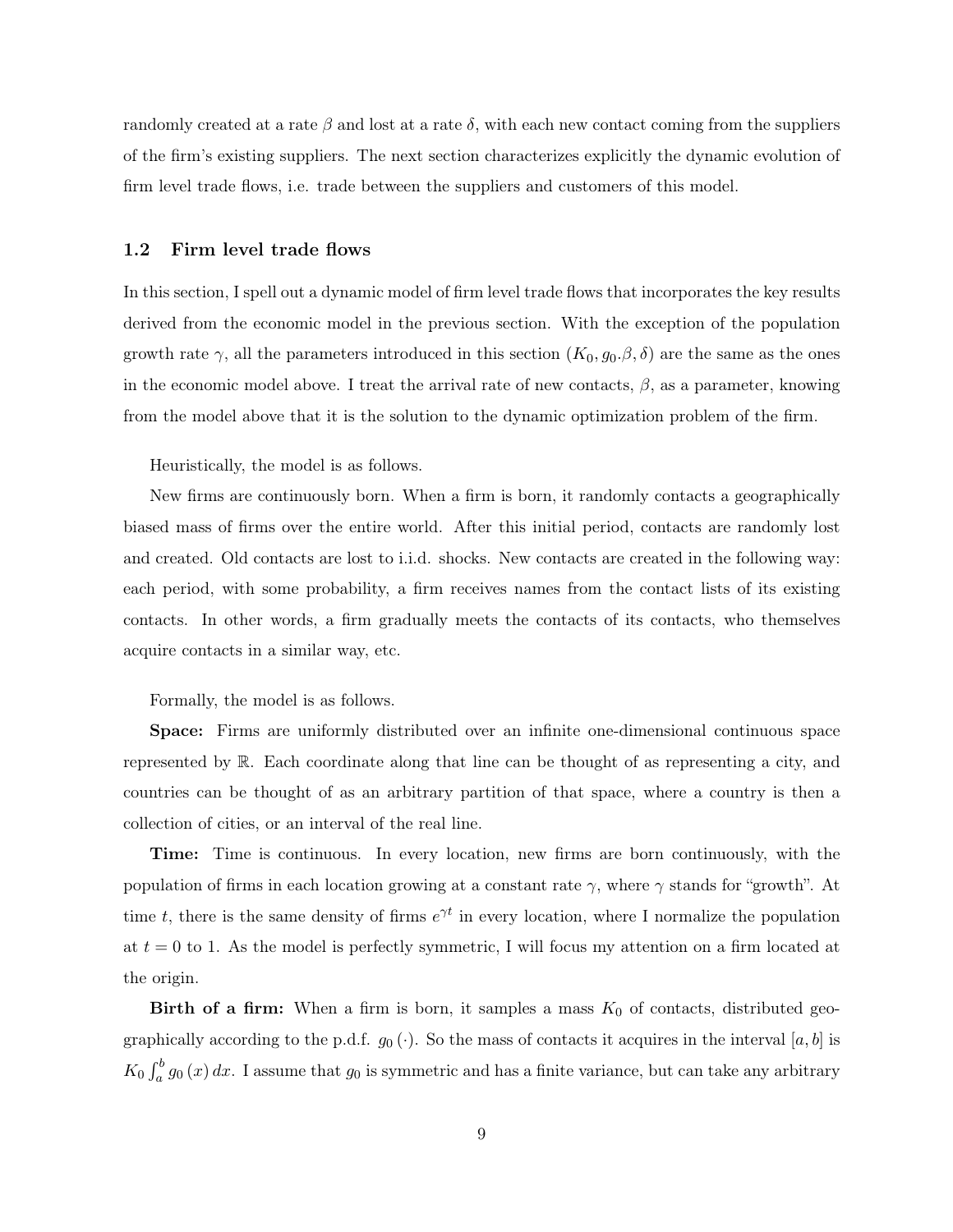shape otherwise. For simplicity, I assume that when a firm is born, it samples contacts only among other newly born firms: firms within each cohort gradually get connected to each other.<sup>5</sup>

Death of a firm: I assume that firms are infinitely lived. This assumption is inocuous, and all results would carry through if firms are hit by random Poisson death shocks. A positive death rate for firms would simply be added to the death rate of contacts below.

Birth of contacts: New contacts are continuously created as follows. At any point in time, each existing contact may reveal one of its own contacts according to a Poisson process with arrival rate  $\beta$ , where  $\beta$  stands for "birth".

Death of contacts: Existing contacts are continuously lost according to a Poisson process with arrival rate  $\delta$ , where  $\delta$  stands for "death".

I assume  $\gamma > \beta - \delta > 0$ . While the second assumption  $\beta - \delta > 0$  is not required to derive my results, it would generate counter-factual predictions, such as an infinitly long tail of infinitesimally small firms and firm sizes shrinking on average.

I will now define two concepts: the function *f<sup>t</sup>* describes the geographic distribution of the contacts of a firm of age  $t$ , and the variable  $K_t$  describes the total mass of contacts of this firm,

$$
f_t: \mathbb{R} \to \mathbb{R}^+ \text{ and } K_t \equiv \int_{\mathbb{R}} f_t(x) dx \tag{6}
$$

 $f_t(x)$  is the density of contacts of a firm of age *t* in location *x*. In other words, the mass of contacts a firm of age *t* in the interval  $[a, b]$  is  $\int_a^b f_t(x) dx$ . The total mass of contacts a firm of age *t* has worldwide is then  $K_t$ . Note that as  $f_t$  does not sum up to 1, it is not a probability density. The normalized  $f_t/K_t$  on the other hand is a well defined p.d.f.

The distribution of contacts evolves recursively according to the following Partial Differential Equation,

$$
\frac{\partial f_t(x)}{\partial t} = \beta \int_{\mathbb{R}} \frac{f_t(x - y)}{K_t} \times f_t(y) \, dy - \delta f_t(x) \tag{7}
$$

with the initial condition  $f_0(x) = K_0 g_0(x)$ .

I multiply both sides of the equation by *dx* for a rigorous interpretation. The first term with the integral sign on the right hand side of Equation (7) corresponds to the creation of new contacts. It can be decomposed into four components,  $\beta$ ,  $\frac{f_t(x-y)}{K_t}dx$ ,  $f_t(y) dy$  and the integral

<sup>&</sup>lt;sup>5</sup>While this simplifying assumption is strong, relaxing it would force me to keep track of the entire system of firms simultaneously, and would render the model analytically intractable. Numerical simulations suggest that the main results of the paper are robust to relaxing this assumption.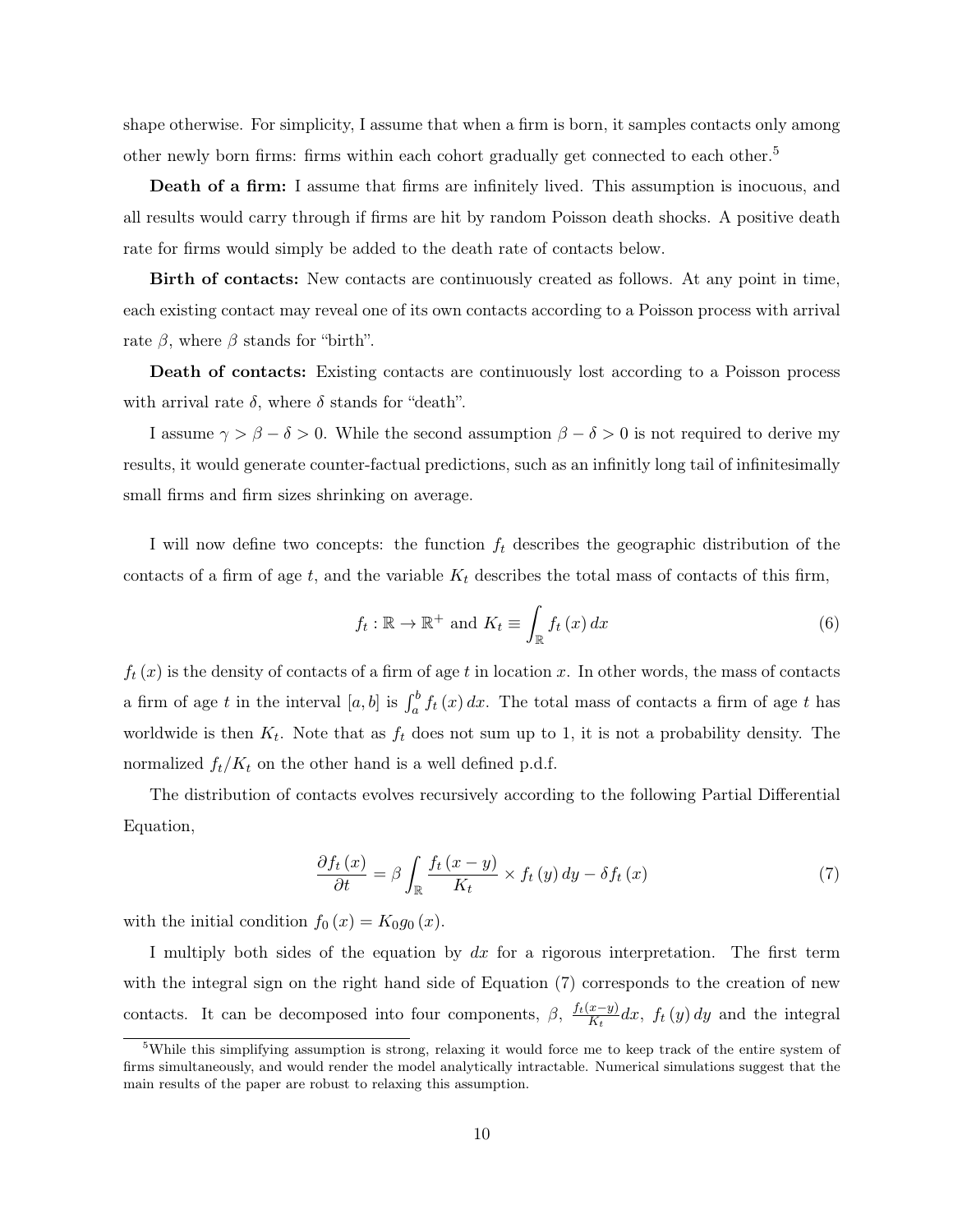sign  $\int_{y\in\mathbb{R}}$ . The first component,  $\beta$ , correspond to the Poisson arrival of new information from a firm's contacts. With a probability β*dt* over a small time interval *dt*, any one of a firm's contact in location *y* will reveal the name of one of her own contacts. The second component,  $\frac{f_t(x-y)}{K_t}dx$ , corresponds to the probability that a contact in location *y* reveals the name of one of her contacts in a neighborhood *dx* of *x*. <sup>6</sup> Note here that I impose the simplifying assumption that a firm of age *t* only meets other firms in the same cohort, who themselves have the same distribution *ft*. The third component, *f<sup>t</sup>* (*y*) *dy*, corresponds to the fact that a firm of age *t* has potentially several contacts in a neighborhood *dy* of *y* (exactly *f<sup>t</sup>* (*y*) *dy* of them), each of whom can potentially release the name of one of its contacts in *x*. The fourth component,  $\int_{y\in\mathbb{R}}$ , corresponds to the fact that the information about new contacts in *x* can potentially be intermediated via contacts in any location  $y \in \mathbb{R}$ . The second term with the minus sign on the right hand side of Equation (7) corresponds to the destruction of old contacts. Any one of the existing  $f_t(x) dx$  contacts of a firm of age  $t$  in a neighborhood *dx* of *x* may be destroyed with the same probability δ*dt* over a small time interval *dt*.

The Partial Differential Equation (7) admits an explicit analytical solution, which I relegate to Appendix A in the interest of conciseness. While the mathematically less inclined reader may skip the derivation of this solution, it contains a number of analytical tools that may prove useful in a variety of economic settings. The analytical solution to the geographic distribution of contacts *f<sup>t</sup>* allows me to derive closed-form solutions for the number of contacts of an individual firm, its distribution within the population, and the geographic location of these contacts. Formal proofs of all results are provided in Appendix A.

First, the model predicts that as a firm ages, the number (mass) of its contacts increases,

$$
K_t = K_0 e^{(\beta - \delta)t} \tag{8}
$$

The total number of a firm's contacts grows at a constant rate equal to the net birth rate of contacts (birth rate  $\beta$  minus death date  $\delta$ ).

Second, as both the number of a firm's contacts and the number of firms grow exponentially, the model predicts that the distribution of the number (mass) of contacts within the population

<sup>&</sup>lt;sup>6</sup>Since the distribution  $f_t$  sums up to  $K_t$ , the normalized  $\frac{f_t}{Kt}$  is a well defined p.d.f. that sums up to one. Moreover, the distribution of contacts for a firm located in *y* is the same as for a firm located in the origin (*y* = 0), where all coordinates are simply shifted by the constant  $-y$ :  $f_{0,t}(x) = f_{y,t}(x - y)$ .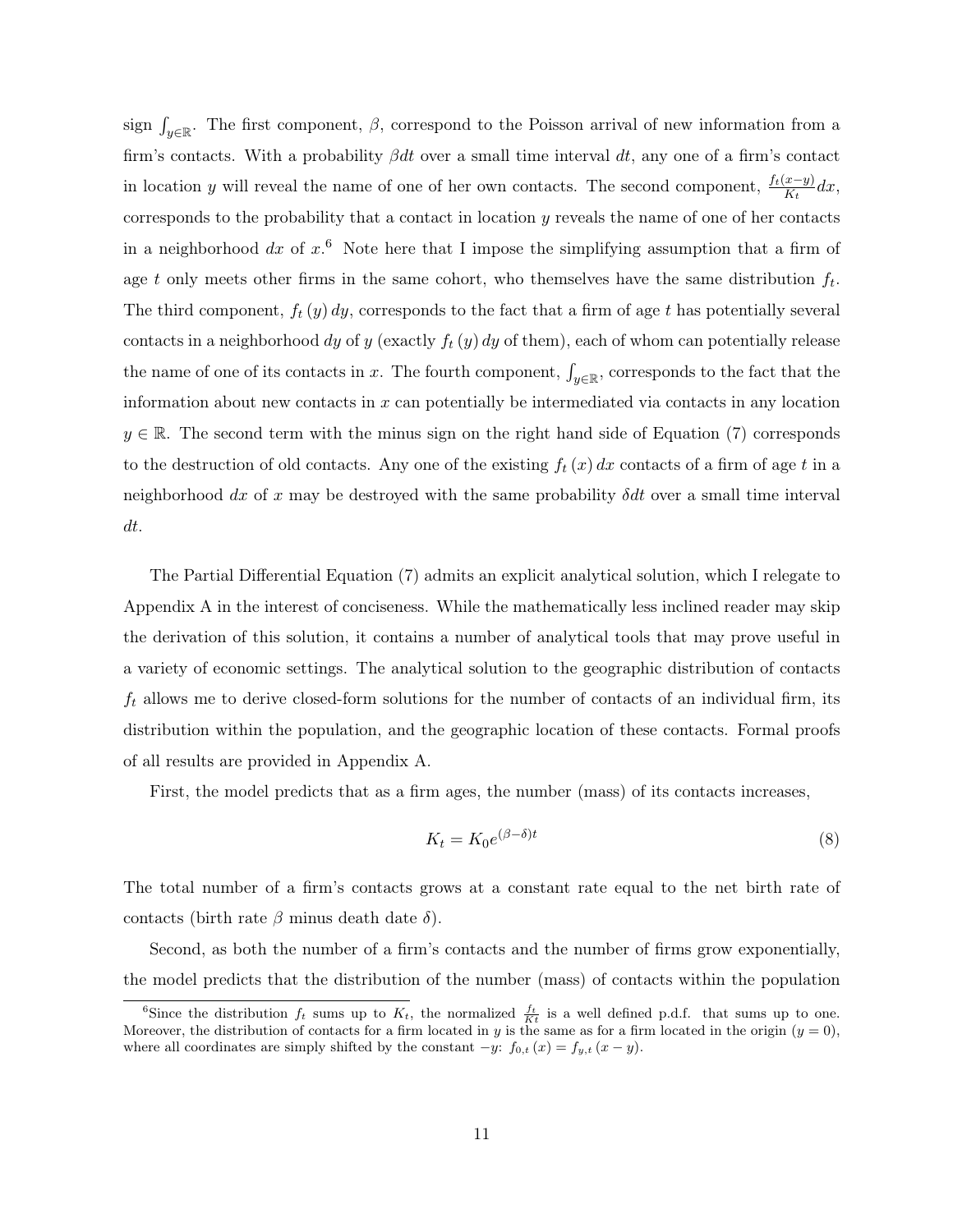is Pareto distributed. The fraction  $F(K)$  of firms with  $K$  or fewer contacts is given by,

$$
F(K) = 1 - \left(\frac{K}{K_0}\right)^{-\frac{\gamma}{\beta - \delta}} \text{ for } K \ge K_0 \tag{9}
$$

From Equation (8), young firms have fewer contacts than old ones. The larger is the growth rate of the population as a whole,  $\gamma$ , the more young firms relative to old ones, the fewer firms with a large number of contacts, and the thinner the upper tail of the Pareto distribution of the number of contacts. From Equation (8) also, the higher is the growth rate of a firm's contacts, the larger the mass of contacts of old firms relative to young ones. The larger is the net birth rate of new contacts,  $\beta - \delta$ , the more firms with many contacts, and the fatter the upper tail of the Pareto distribution of the number of contacts.

If, as is approximately verified in the data, the cross-sectional distribution of the sizes of exporters is close to a Zipf's law, then we should expect the Pareto shape parameter to be close to 1,  $\frac{\gamma}{\beta-\delta} \approx 1^{\frac{1}{2}}$ . Beyond this empirical evidence, the assumption that  $\frac{\gamma}{\beta-\delta} \approx 1^{\frac{1}{2}}$  seems to be a good candidate for a stationary system, where the number of contacts of existing firms grows approximately at the same rate as the population as a whole. While deviations from this stationary benchmark are to be expected in the data, these deviations ought not to be large.

Third, the model predicts that as a firm ages, not only does it acquire more contacts, but those contacts become increasingly dispersed over space. Let me denote by  $f_K$  the geographic distribution of contacts of a firm with  $K$  contacts.<sup>8</sup> The average (squared) distance from the contact of a firm with *K* contacts,  $\Delta(K)$ , increases with its number of contacts,

$$
\Delta(K) \equiv \int_{\mathbb{R}} x^2 \frac{f_K(x)}{K} dx = \Delta_0 \left(\frac{K}{K_0}\right)^{\frac{\beta}{\beta - \delta}} \tag{10}
$$

where  $\Delta_0 \equiv \int_{\mathbb{R}} x^2 g_0(x) dx$  is the average (squared) distance from a firm's initial contacts. While a firm's initial contacts are some distance away, each wave of new contacts come from firms who are themselves further away. As a consequence, each wave of new contacts is geographically more dispersed than the previous one. This effect is compounded by the fact that a firm's contacts are also acquiring more and more remote contacts. Since a firm acquires more contacts as it ages, the more contacts a firm has, the more dispersed these contacts are.

<sup>&</sup>lt;sup>7</sup>Note that this simple model with a constant growth rate of the population and of the number of contacts corresponds to the Steindl (1965) model of firm growth. More elaborate stochastic models such as Gabaix (1999) or Luttmer (2007) deliver an invariant size distribution that is close to Zipf's law in a more general set-up. I choose to use the simpler Steindl model while adding substantial complexity on the geographic dimension of the model. I conjecture that including the stochastic elements of Gabaix (1999) or Luttmer (2007) would not change my results.

 ${}^{8}f_{K} = f_{t(K)}$  with  $t(K)$  s.t.  $K_{t(K)} = K$ .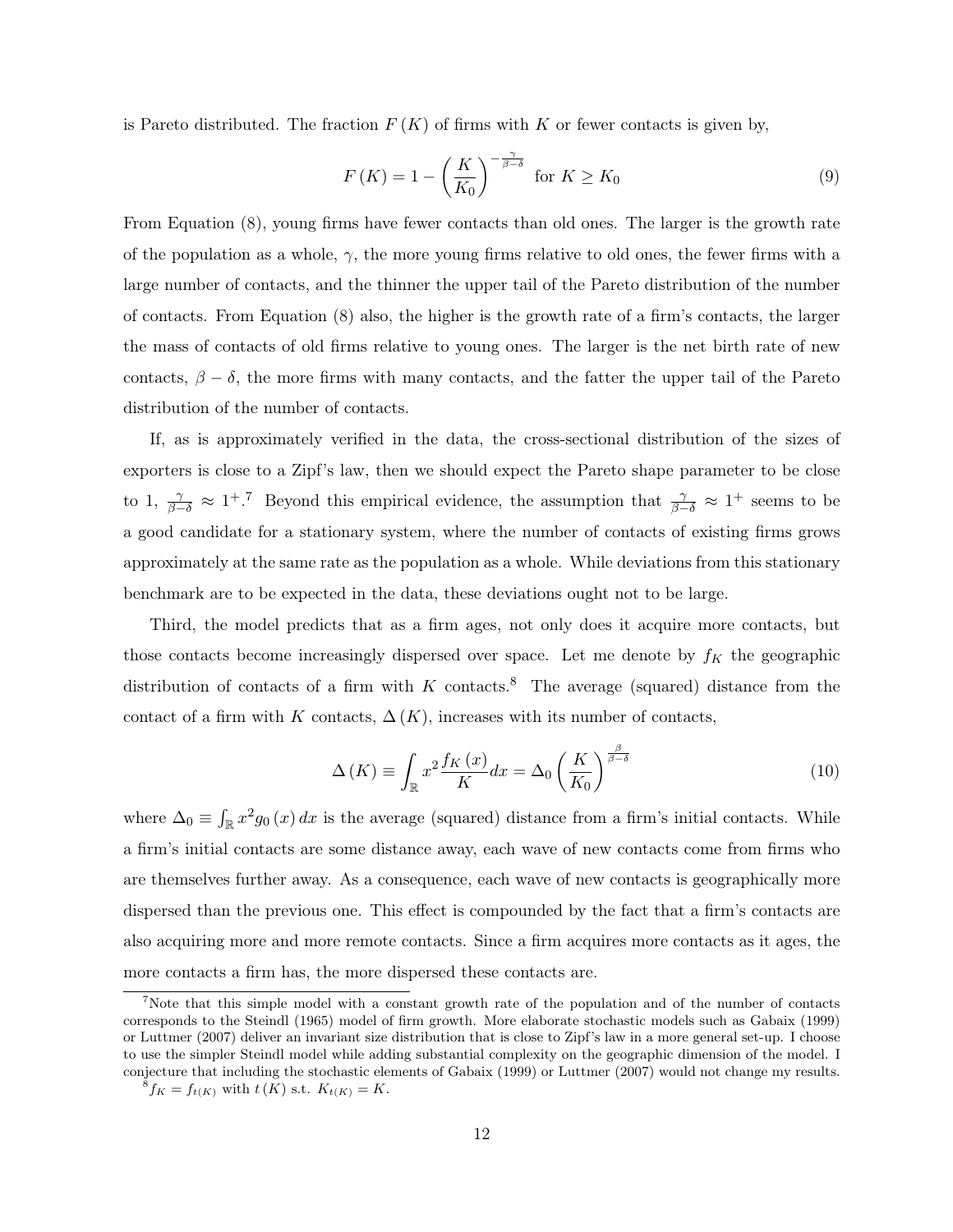Note that the particular moment  $\Delta(K)$  only depends on two parameters of the distribution *g*<sub>0</sub>:  $\Delta_0$  and  $K_0$ . For any two distributions *g*<sub>0</sub> and *g*<sup> $\prime$ </sup><sub>0</sub> that share the same  $\Delta_0$  and  $K_0$ , the average (squared) distance from a firm's contact will evolve in the exact same way as a firm acquires more contacts, no matter how different  $g_0$  and  $g'_0$  are otherwise. This result arises for the same reason that the *n*-th derivative of the composition of several functions only depends on their first *n* derivatives:  $\Delta(K)$  is the second moment of the p.d.f.  $g_K = f_K/K$ , which is given by the second derivative of the moment generating function of *gK*; this second derivative does not depend on any derivative of the moment generating function of *g*<sup>0</sup> above the second one.

Note the following interesting special case, and asymptotic result: if the initial distribution of contacts *g*<sup>0</sup> is a Laplace distribution (a symmetric two-sided exponential distribution), then each subsequent distribution  $g_t = f_t/K_t$  is also Laplace, with the variance increasing at a constant rate β. Moreover, for any initial distribution  $g_0$ , the distribution  $g_t$  converges to a Laplace distribution as *t* grows large.

Having characterized the distribution of contacts for all firms, I analyize next the aggregate distribution of contacts, and the structure of aggregate trade flows in this economy.

#### 1.3 Aggregate trade flows

Each firm trades one unit with each of its contacts. I have shown in the previous section that older firms have more numerous and dispersed contacts. Knowing the distribution of contacts of each firm, I can characterize the patterns of aggregate trade flows between firms in any set of locations. The following lemma and proposition show that aggregate trade flows in this model obey the gravity equation in international trade.

Lemma 1 *For any distribution g*<sup>0</sup> *of initial contacts that is symmetric and admits a finite variance, aggregate trade flows between two countries A and B are approximately proportional to their respective sizes (GDP<sup>A</sup> and GDPB), and inversely related to the distance between them* (*DistA,B*)*,*

$$
T_{A,B} \propto \frac{GDP_A \times GDP_B}{(Dist_{A,B})^{1+\epsilon}}
$$

 $with \epsilon \equiv 2 \min \left( \frac{\gamma - (\beta - \delta)}{\beta}, 1 \right)$ ,  $\gamma$  the population growth rate and  $\beta$  (resp.  $\delta$ ) the birth (resp. death) *rate of contacts.*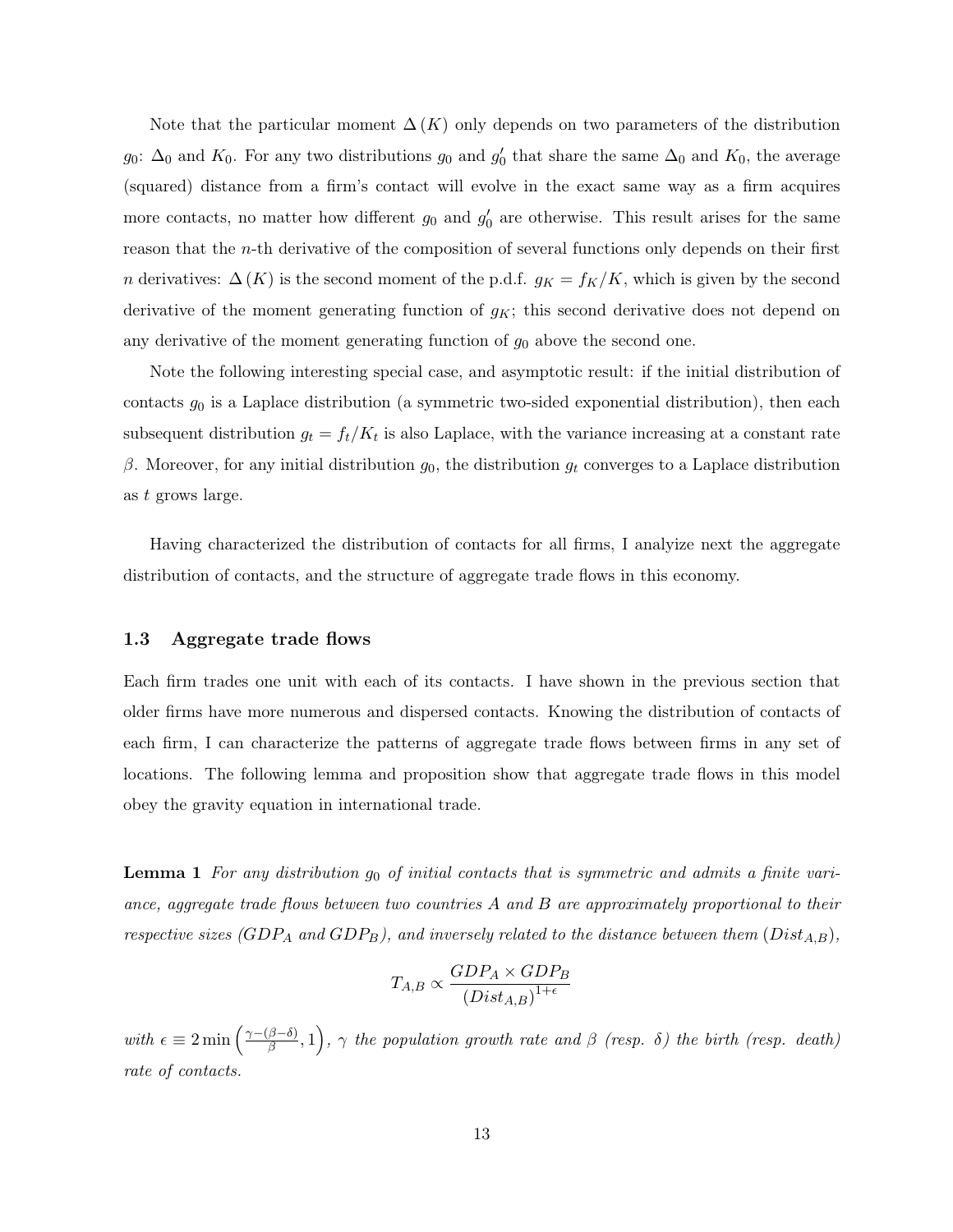Proposition 1 *If the distribution of export sizes among individual firms is close to Zipf 's law, then aggregate trade flows between two countries are approximately proportional to their respective sizes and inversely proportional to the distance between them. The canonical gravity equation holds,*

$$
T_{A,B} \propto \frac{GDP_A \times GDP_B}{Dist_{A,B}}
$$

The role of economic size in this model is relatively straightforward, and in essence similar to the role of size in existing trade models. If an exporting country doubles in size, it has twice as many firms (each with its own foreign contacts) and aggregate exports double. Symmetrically, if an importing country doubles in size, its aggregate imports double. Note also that as in traditional trade models, this argument is exact only for the case of a small economy, i.e. one that has a negligible size relative to the rest of the world. If a country becomes a non-negligible fraction of the world, part of world trade will now take place within its borders, so that the elasticity of aggregate trade with respect to size eventually decreases below one for large countries.

The role of distance on the other hand is novel compared to existing trade models.

While the exact intuition behind the precise functional forms in Lemma 1 is mathematically arduous, a simplified explanation would be as follows. Each cohort has a different distribution of contacts. From Equation (9), the distribution of the number of contacts in the population is a power law. From Equation (10), the variance of the distributions of contacts of each firm (the average squared distance from the firm's contacts) is a power function of the number of contacts of this firm. So the variances of the various distributions of contacts are themselves power law distributed. It turns out that the aggregation of a family of distributions with power law distributed variances is approximately a power law. This result is powerful and holds no matter what the exact shape of each distribution is. In particular, I do not need to impose any restriction on how distance affects the formation of contacts.<sup>9</sup>

To understand why the aggregation of a family of distributions with power distributed variances is approximately a power law itself, consider the following simplified set up: assume that each of these distributions can be approximated by a uniform distribution. A firm with *K* contacts with a variance  $\Delta(K)$  has therefore a constant density  $K/4\sqrt{\Delta(K)}$  over the interval

<sup>&</sup>lt;sup>9</sup>While I assume that distance affects the creation of initial contacts, I only impose that new contacts are symmetric (they are equally likely to be formed "eastward" or "westward"), and they occur on average at a finite (squared) distance. Beyond these two minimal regularity conditions, the relationship can take any arbitrary shape.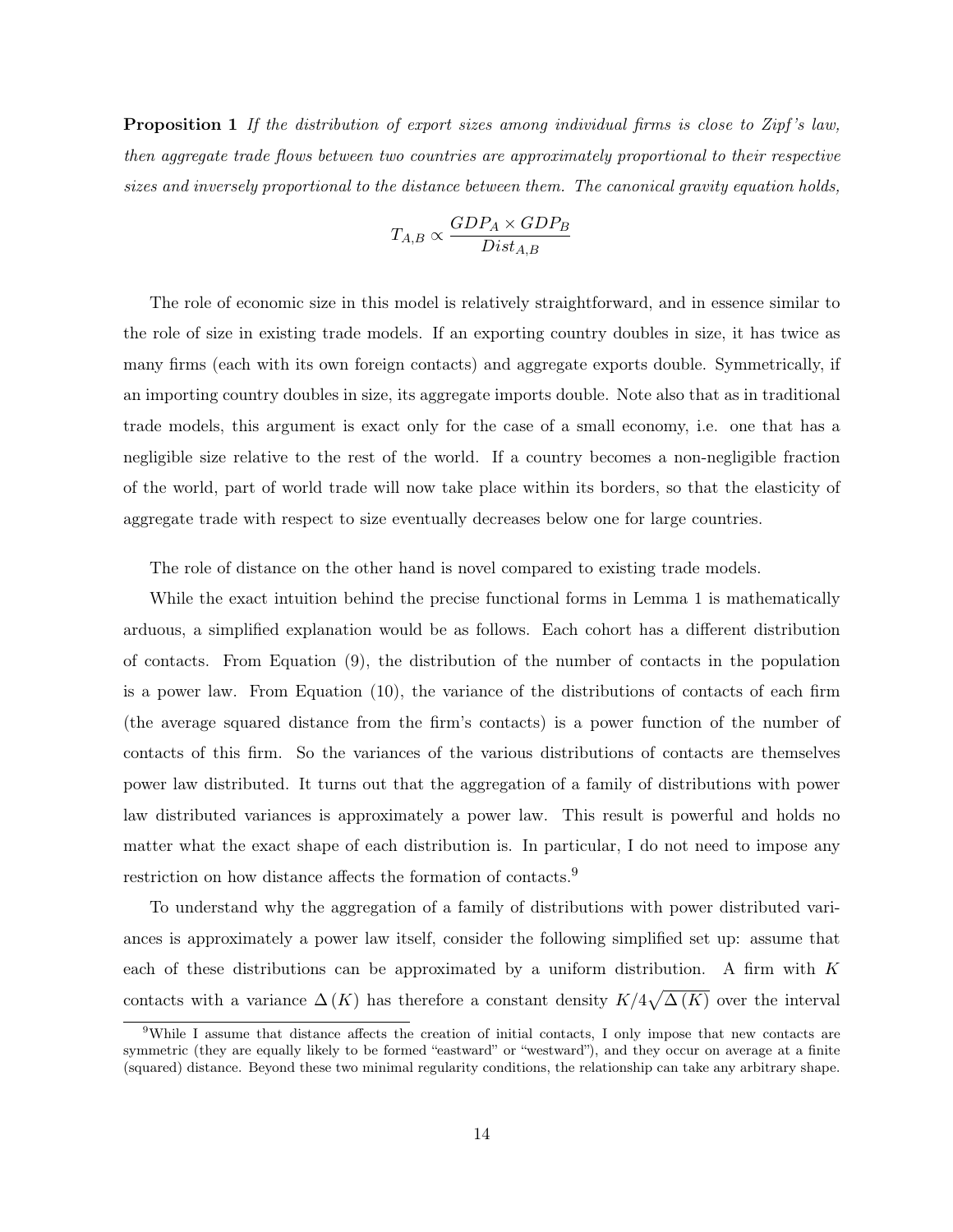$\left[-2\sqrt{\Delta(K)}, +2\sqrt{\Delta(K)}\right]$ . Only those firms that have contacts distributed with a standard devi-|<br>|<br>| ation higher than  $x/2$  will export at a distance  $x$ . The aggregate amount exported at a distance  $x$  is then the sum (integral) of the number (density) of contacts of each of those firms. Since the *K*'s are power law distributed, and the  $\sqrt{\Delta(K)}$  are a power function of *K*, the amount exported is a power function of *x* (the integral of a power function is a power function). Formally, using Equation (9) for the distribution of *K*'s and Equation (10) for  $\Delta(K)$ , the fraction (density) of firms that export at a distance x, which I denote  $\varphi(x)$ , is given by the following expression,

$$
\varphi\left(x=2\sqrt{\Delta(K)}\right) \propto \int_K^{+\infty} \frac{k}{4\sqrt{\Delta(k)}} dF(k) \propto \frac{1}{x^{1+2\frac{\gamma-(\beta-\delta)}{\beta}}}
$$

The intuition for why a higher  $\gamma$ , lower  $\beta$  or higher  $\delta$  increase the exponent on distance in the gravity equation is more straightforward. The contacts of younger firms are geographically less dispersed than those of older firms. The faster the population growth rate, i.e. the higher  $\gamma$ , the more younger firms there are relative to older ones: aggregate trade declines faster with distance. The less frequently firms acquire new contacts, i.e. the lower  $\beta$ , the fewer chances firms have to expand their network of contacts towards longer distances: firm level and aggregate trade declines faster with distance.  $\delta$  plays the opposite role to  $\beta$ : the higher  $\delta$ , the faster aggregate trade declines with distance.

Proposition 1 shows that the -1 distance elasticity of aggregate trade is related to Zipf's law for the distribution of the size of firm level exports. Formally, it is the same assumption that generates Zipf's law for the distribution of firm level exports  $(\frac{\gamma}{\beta-\delta} \approx 1^+)$  that also makes aggregate trade approximately inversely proportional to distance  $(1 + 2\frac{\gamma - (\beta - \delta)}{\beta} \approx 1^+)$ . In this model, firms that export a lot, i.e. firms with many contacts, are also firms that export far away. The same parameter condition that gives the highest share of total exports to large firms, Zipf's law, also gives the highest share in aggregate exports to firms that export far away. With exports a power function of distance, this corresponds to the gravity equation with a -1 distance elasticity of trade.

This result however is not tautological. Zipf's law describes the distribution of total exports of individual firms within the population. It says nothing about where those exports go. While Zipf's law is a statement about *how much* different firms export, the gravity equation is a statement about *where* firms export.<sup>10</sup>

<sup>&</sup>lt;sup>10</sup>The mathematical properties that generate Zipf's law and the gravity equation are also different. Zipf's law is derived as the solution to a differential equation, while the gravity equation is derived from the regularly-varying property of a sequence of functions. The only direct connection between both results is that the same stationarity condition is required to get a -1 coefficient for the power law distribution of firm exports and for the distance elasticity of trade.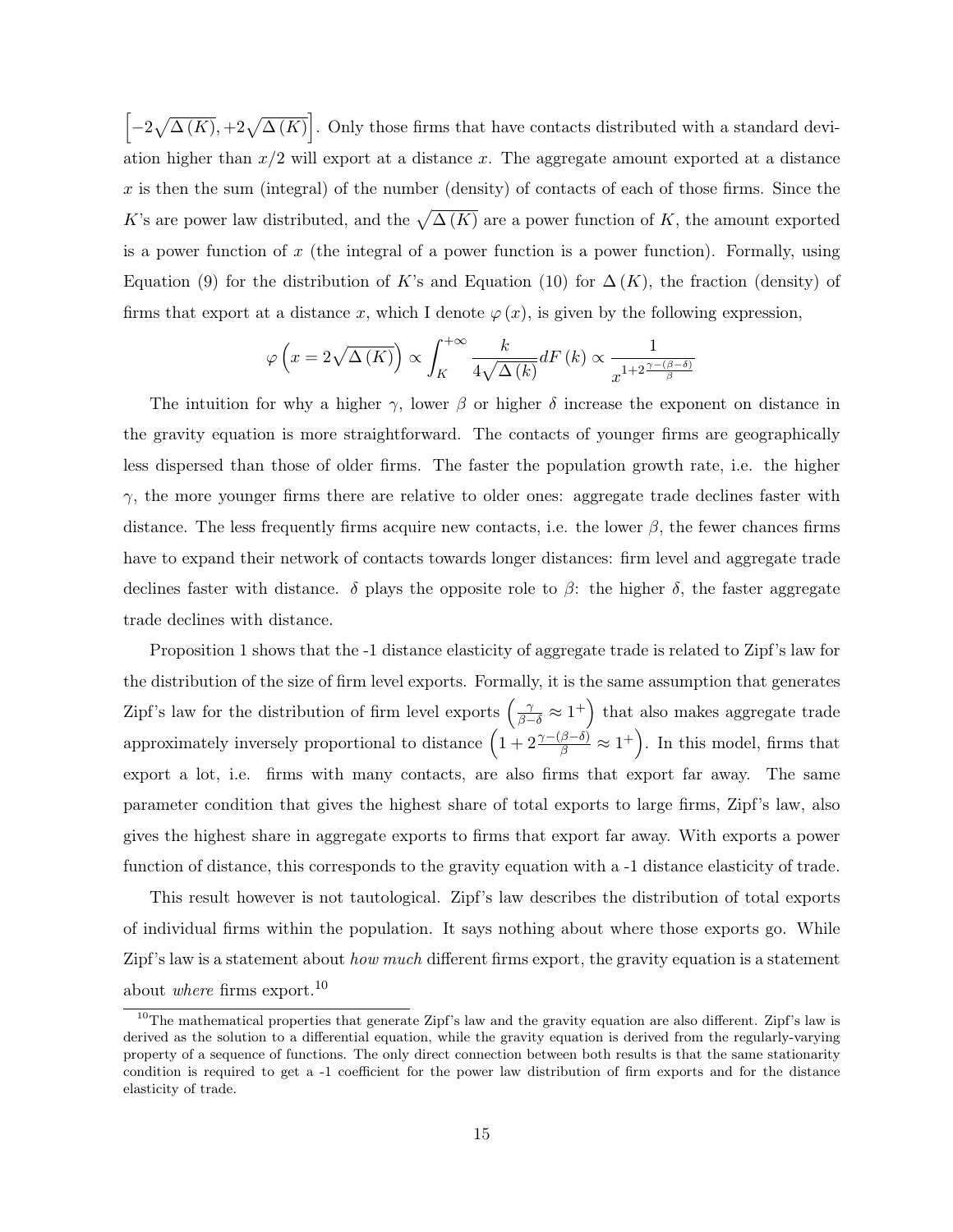On a more conceptual level, this model departs from existing traditional models in its treatment of distance and trade barriers. In existing models, distance captures or proxies physical trade barriers. In this model, distance captures informational barriers and the network that transmits information. As in the Krugman (1980) model, the premise of this model is that if left unhindered, all firms would export to all countries. In the Krugman (1980) model, trade barriers are the only impediment to trade; they can be circumvented to the extent that firms can cover those trade costs. In this model on the other hand, while informational barriers can also be circumvented by paying some direct cost (the *g*<sup>0</sup> function is a very general reduced form for the direct cost of information acquisition), more importantly, they can be circumvented by the direct interaction between people. This feature implies that information about potential foreign contacts is transmitted along individual connections. Advances in transportation or communication technologies affect physical trade barriers as well as the direct cost of information (the function *g*0), but not the need for direct interactions. A model that only features direct costs will fail to explain why distance plays the same role today as it did a century ago. In this model on the other hand, the shape of aggregate trade flows is immune to changes in the  $g_0$  function. If direct interactions between people play a role today as it did a century ago, this model predicts that the role for distance will remain unchanged.

## 2 Empirics

#### THIS SECTION IS CURRENTLY VERY PRELIMINARY AND INCOMPLETE...

The theoretical model above predicts that if the distribution of firm level total exports is close to Zipf's law, and if the average (squared) distance of a firm's exports is a power function of this firm's number of contacts, then aggregate exports follow the gravity equation.

To confirm this prediction, using firm level data on export for France in 1992, I show in Figure 2 the relation between the log of the rank of a firm, versus the log of its size. The relationship is very close to Zipf's law for large exporters. In Figure 3, I show the relation between the log of the average (squared) distance from a firm's exports,  $\Delta(K)$  versus the log of the number of foreign countries it exports to. The relationship between  $\Delta(K)$  and K is well approximated by a power function. The estimated slopes of these two relationships would predict according to my model that the number of firms that export to country *c* at a distance *Dist<sup>c</sup>* should be proportional to  $1/Dist_c^{1.17}$ . In the data, it is proportional to  $1/Dist_c^{1.16}$ .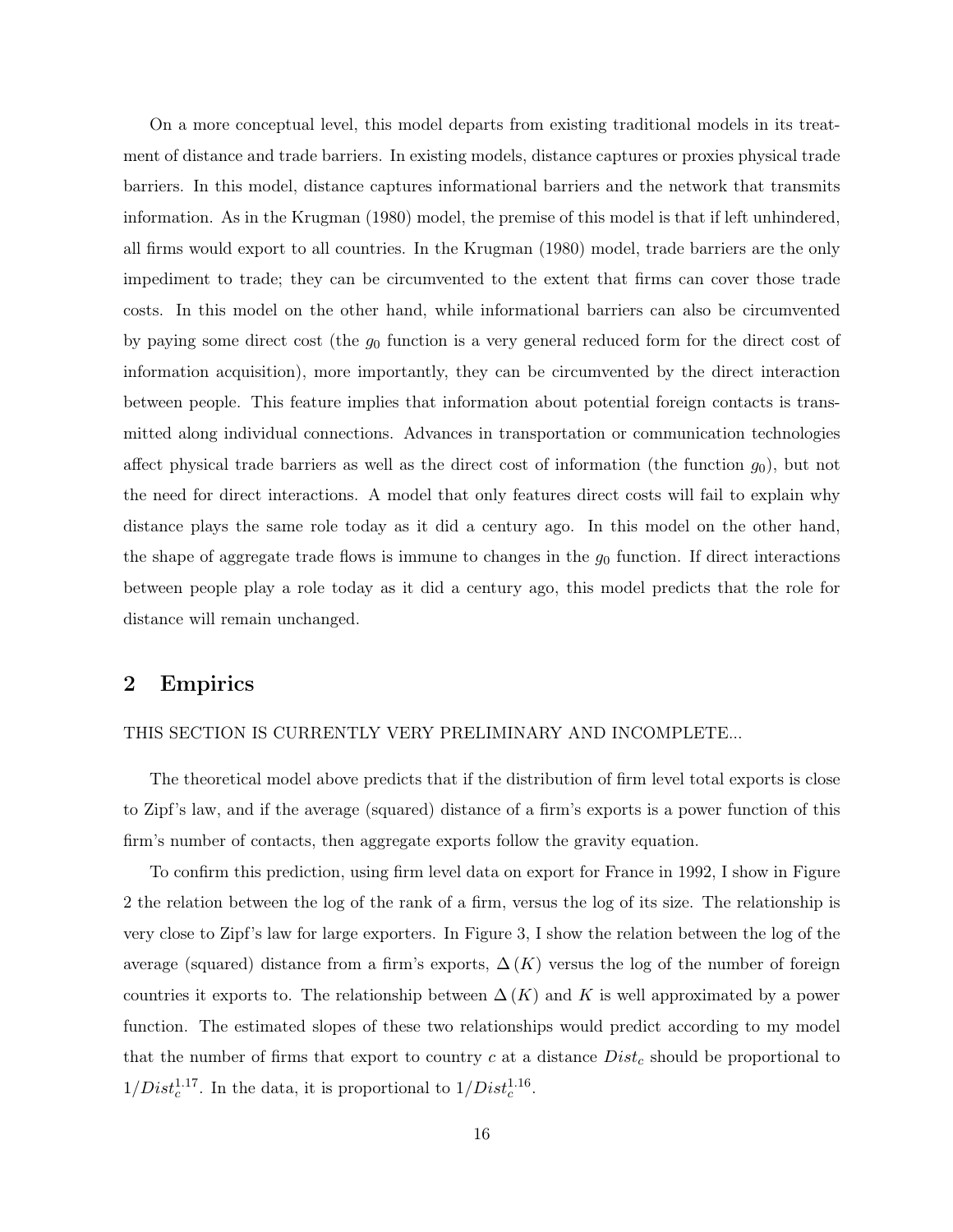

Figure 2: The distribution of firm level total exports is Zipf.

*Notes:* This graph shows on a log-log scale the fraction (in percentiles of the population) of firms that export more than *x* as a function of the value *x* of a firm's total exports (in million French Francs). This distribution is well approximated by Zipf's law for the largest firms, as shown by the straight fitted line in this log-log scale. The estimated slope is -1.0386 (s.e. 0.00185, adj- $R^2$ =99.24%). Data: all French exporters, 1992.

## Conclusion

This paper offers the first theoretical explanation for the gravity equation in international trade in the sense that it explains not only why trade is proportional to size, but also the mysterious -1 distance elasticity of trade. This explanation is immune to the critique that the impact of distance on trade ought to change with changes in the technology for trading goods, in the types of goods traded, in the political barriers to trade, in the set of countries involved in trade, etc. As long as the individuals that make up firms engage in direct communication with their clients and suppliers, and as long as information permeates through these direct interactions, one ought to expect that aggregate trade is close to proportional to country size and inversely proportional to distance.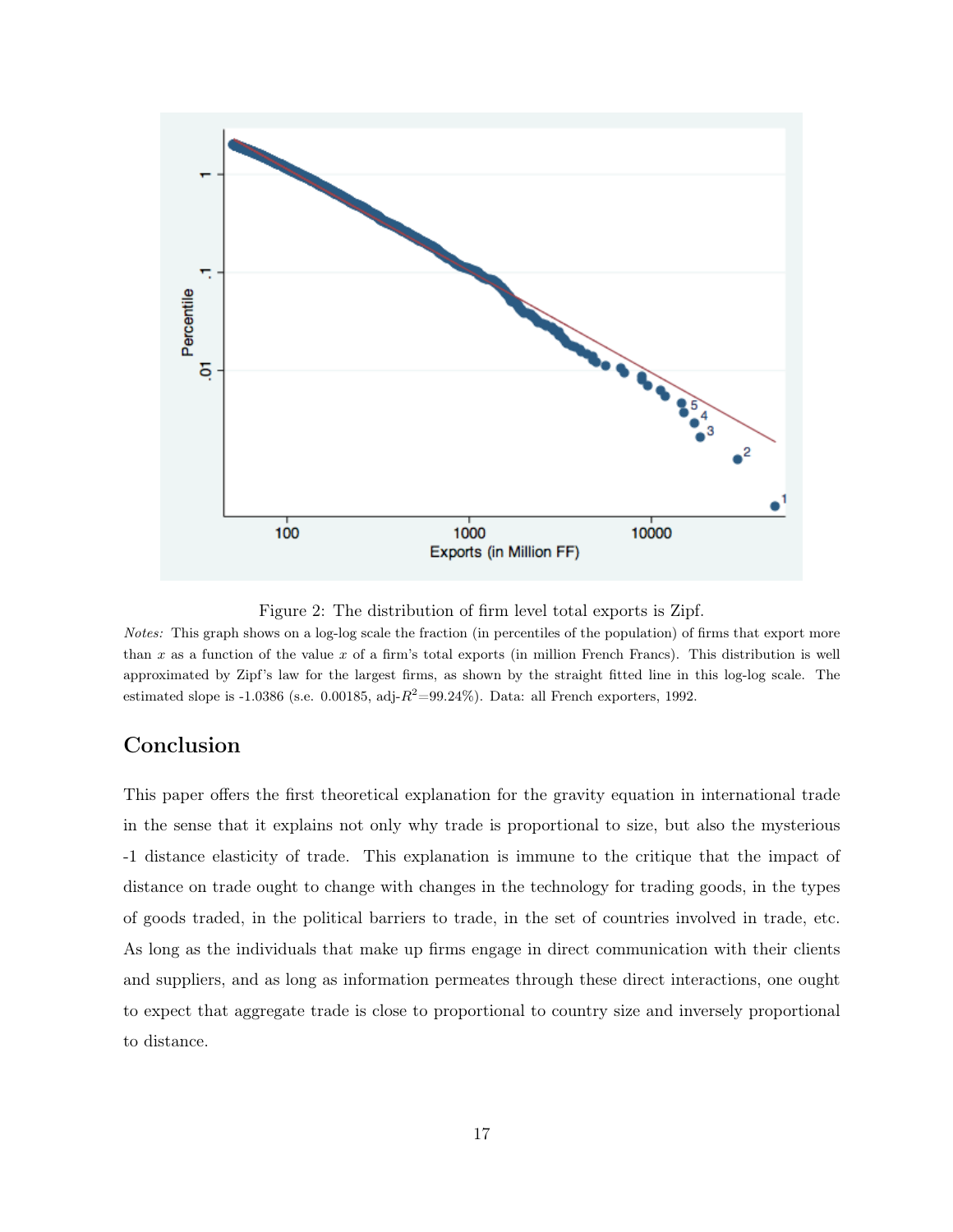

Figure 3: Average (squared) distance of exports versus number of export destinations. *Notes:* This graph shows on a log-log scale the average (squared) distance of exports,  $\Delta(K)$ , among firms that export to  $K$  foreign countries, as a function of  $K$ . The relationship is close to a straight line in this log-log scale, suggesting that  $\Delta(K)$  is well approximated by a power function of K. Distances are measured in thousand km's. Data: all French exporters, 1992.

# References

ACEMOGLU, Daron, Asuman OZDAGLAR and Alireza TAHBAZ-SALEH. 2010. "Cascades in Networks and Aggregate Volatility," MIT, *mimeo*.

AHN, JaeBin, Amit K. KHANDELWAL and Shang-Jin WEI. Forthcoming. "The Role of Intermediaries in Facilitating Trade," *Journal of International Economics*.

Anderson, James E. 1979. "A Theoretical Foundation for the Gravity Equation." *American Economic Review*, 69(1): 106–16.

Anderson, James E., and Eric van Wincoop. 2003. "Gravity with Gravitas: A Solution to the Border Puzzle," *American Economic Review*, 93(1): 170–92.

Antràs, Pol and Arnaud Costinot. Forthcoming. "Intermediated Trade," *Quarterly Journal of Economics*.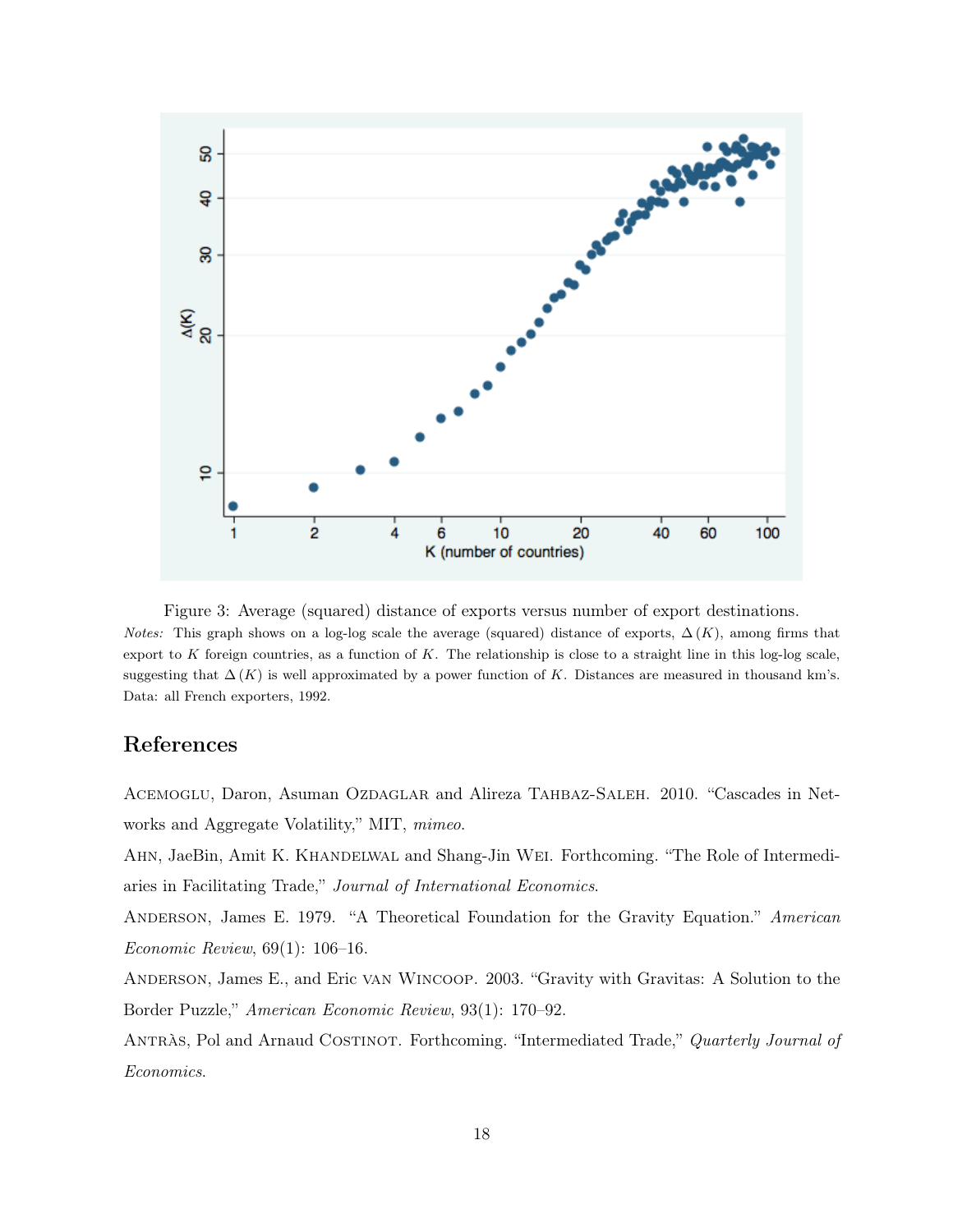Arkolakis, Costas, Arnaud Costinot and Andres RodrÌguez-Clare. Forthcoming. "New Trade Model, Same Old Gains?" *American Economic Review*.

Atalay, Enghin, Ali Hortaçsu, James W. Roberts, and Chad Syverson. 2010. "On the Network Structure of Production," University of Chicago, *mimeo.*

Atalay, Enghin. 2011. "An Exact Expression for the In-degree Distribution of the Jackson and Rogers (2007) Model," University of Chicago, *mimeo*.

BARABÁSI, Albert-László and Réka ALBERT. 1999. "Emergence of Scaling in Random Networks," *Science*, 286: 509-12.

BRAMOULLÉ, Yann and Brian W. ROGERS. 2009. "Diversity and Popularity in Social Networks," CIRPEE Working Paper No. 09-03.

Burchardi, Konrad B. and Tarek A. Hassan. 2010. "The Economic Impact of Social Ties: Evidence from German Reunification." Chicago Booth, *mimeo*.

Carvalho, Vasco M. 2010. "Aggregate Fluctuations and the Network Structure of Intersectoral Trade," CREI *mimeo*.

Chaney, Thomas. 2008. "Distorted Gravity: The Intensive and Extensive Margins of International Trade," *American Economic Review*, 98(4): 1707-21.

Chaney, Thomas. 2011. "The Network Structure of International Trade," NBER WP 16753.

Combes, Pierre-Philippe, Miren Lafourcade and Thierry Mayer. 2005. "The Trade-Creating Effects of Business and Social Networks: Evidence from France," *Journal of International Economics*, 66(1):1-29.

de Haan, Laurens. 1976. "An Abel-Tauber Theorem for Laplace Transforms," *Journal of the London Mathematical Society*, s2-13(3): 537-542.

DISDIER, Anne-Célia and Keith HEAD. 2008. "The Puzzling Persistence of the Distance Effect on Bilateral Trade," *Review of Economics and Statistics*, 90(1): 37-48.

di Giovanni, Julian and Andrei A. Levchenko. 2010. "Firm Entry, Trade, and Welfare in Zipf's World," University of Michigan *mimeo*.

EATON, Jonathan, Marcela ESLAVA, C.J. KRIZAN, Maurice KUGLER, and James TYBOUT. 2010. "A Search and Learning Model of Export Dynamics," Penn State University, *mimeo*.

EATON, Jonathan and Samuel KORTUM. 2002. "Technology, Geography, and Trade," *Econometrica*, 70(5): 1741–79.

Eaton, Jonathan, Samuel Kortum, and Francis Kramarz. Forthcoming. "An Anatomy of International Trade: Evidence from French Firms," *Econometrica*.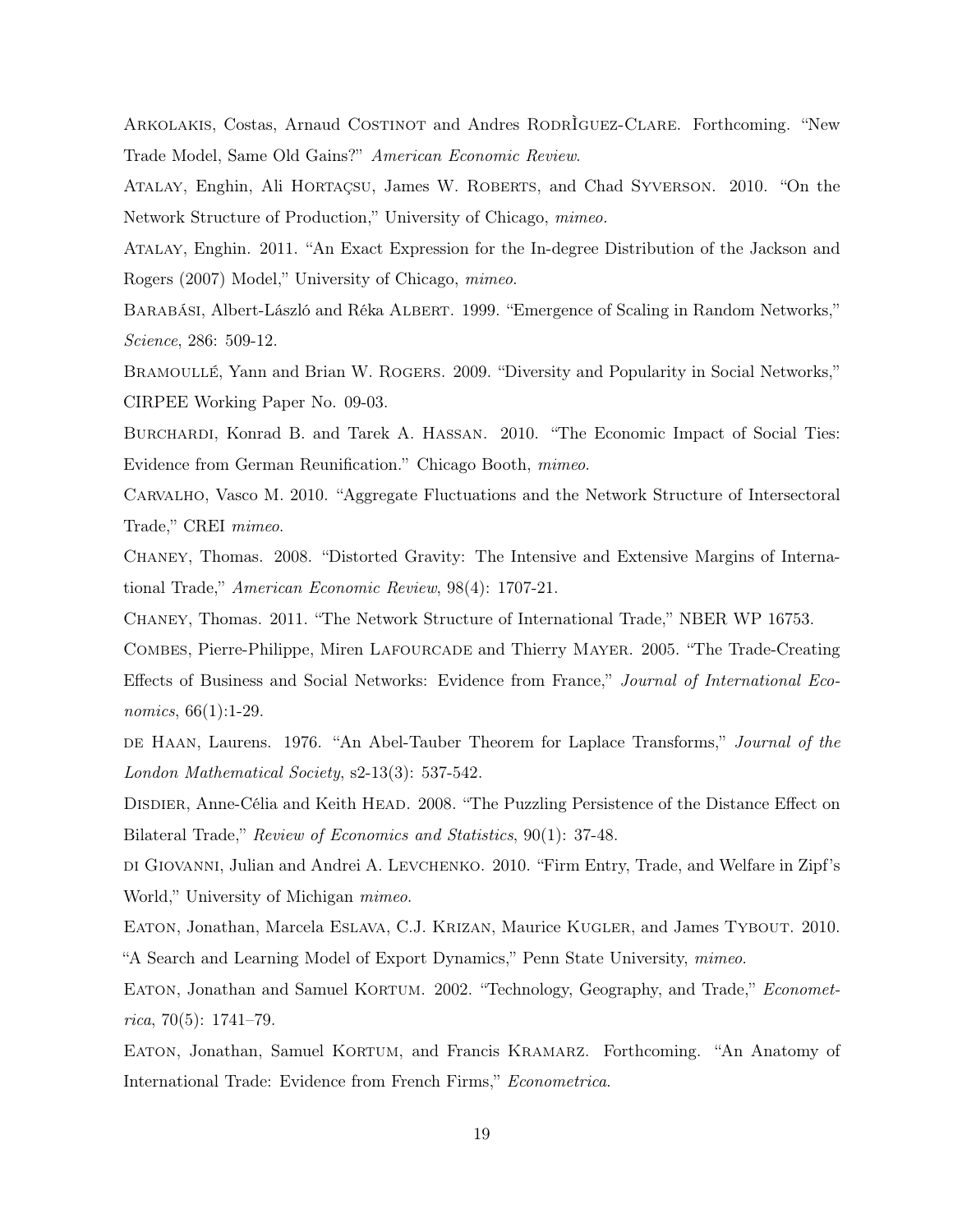EATON, Jonathan, Samuel KORTUM, and Sebastian SOTELO. 2010. "International Trade: Linking Micro and Macro," University of Chicago, *mimeo*.

Erdös, Paul and Alfréd Rényi. 1959. "On Random Graphs," *Publicationes Mathematicae*, 6:290- 7.

Feenstra, Robert C., Robert E. Lipsey, Haiyan Deng, Alyson C. Ma, and Hengyong Mo. 2004. "World Trade Flows: 1962-2000," NBER WP 11040.

Gabaix, Xavier. 1999. "Zipf Law for Cities: an Explanation," *Quarterly Journal of Economics*, 114(3): 739-67.

Gabaix, Xavier. 2008. "Power Laws," *The New Palgrave Dictionary of Economics*. Second Edition. Eds. Steven N. Durlauf and Lawrence E. Blume. Palgrave Macmillan, 2008.

HALPERN, Lázló, Miklós KOREN and Adam SzEIDL. 2009. "Imported Inputs and Productivity," Central European University *mimeo*.

Hayashi, Fumio. 1982. "Tobin's Marginal q and Average q: A Neoclassical Interpretation," *Econometrica*, 50:213-224.

Helpman, Elhanan, Marc J. Melitz, and Yona Rubinstein. 2008. "Estimating Trade Flows: Trading Partners and Trading Volumes," *Quarterly Journal of Economics*, 123: 441-487.

Hidalgo, César A., B. Klinger, Albert-László Barabási, and Ricardo Hausmann. 2007. "The Product Space Conditions the Development of Nations" *Science*, 317(5837): 482-487.

Jackson, Matthew O. 2010. "An Overview of Social Networks and Economic Applications," *The Handbook of Social Economics*, edited by J. Benhabib, A. Bisin, and M.O. Jackson, North Holland Press.

JACKSON, Matthew O., and Brian W. ROGERS. 2007. "Meeting Strangers and Friends of Friends: How Random Are Social Networks?" *American Economic Review*, 97(3): 890-915.

Krugman, Paul. 1980. "Scale Economies, Product Differentiation, and the Patterns of Trade," *American Economic Review*, 70(5): 950-59.

KUMMER, Ernst Eduard. 1836. "Über die hypergeometrische Reihe  $1 + \frac{\alpha\beta}{1\cdot\gamma}x + \frac{\alpha(\alpha+1)\beta(\beta+1)}{1\cdot2\cdot\gamma(\gamma+1)}x^2 +$  $\frac{\alpha(\alpha+1)(\alpha+2)\beta(\beta+1)(\beta+2)}{1.2.3.\gamma(\gamma+1)(\gamma+2)}x^3 +$ etc." (in German). *Journal für die reine und angewandte Mathematik*, 15: 39–83.

Lucas, Robert E. Jr. 1967. "Adjustment Costs and the Theory of Supply," *Journal of Political Economy*, 75:321-334.

Luttmer, Erzo G. J. 2007. "Selection, Growth, and the Size Distribution of Firms," *Quarterly Journal of Economics*, 122(3): 1103-44.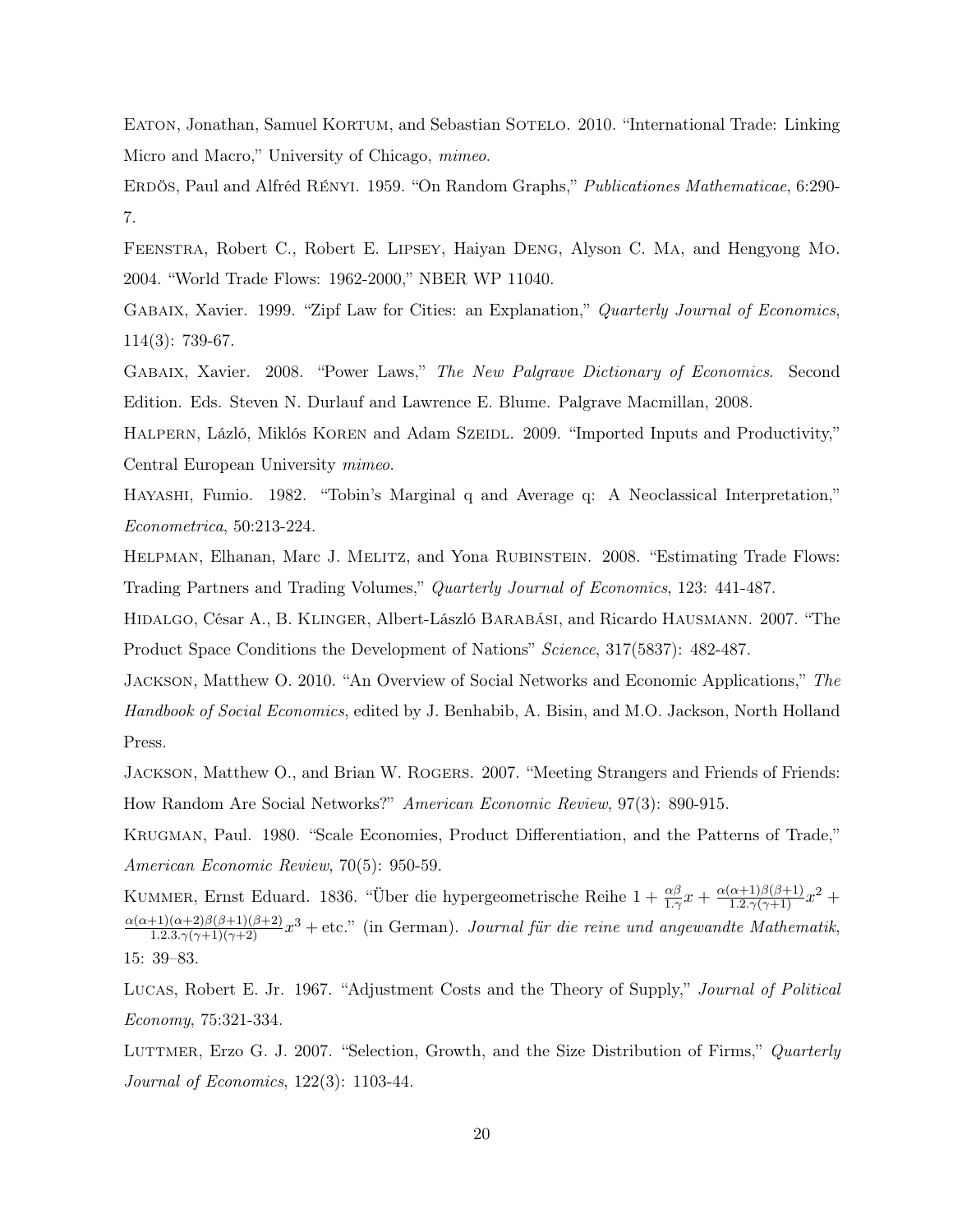Mayer, Thierry, and Soledad Zignago. 2006. "Notes on CEPII's Distances Measures," *mimeo*. McCallum, John. 1995. "National Borders Matter: Canada-U.S. Regional Trade Patterns," *American Economic Review*, 85(3): 615-623.

McPherson, Miller, Lynn Smith-Lovin, and James M. Cook. 2001. "Birds of a Feather: Homophily in Social Networks," *Annual Review of Sociology*, 27: 414-44

Melitz, Marc J. 2003. "The Impact of Trade on Intra-Industry Reallocation and Aggregate Industry Productivity," *Econometrica*, 71(6): 1695-1725.

RAUCH, James E. and Vitor TRINDADE. 2002. "Ethnic Chinese Networks in International Trade," *Journal of International Economics*, 84(1): 116-30.

Romer, Paul M. 1990. "Endogenous Technological Change," *Journal of Political Economy*, 98(5): S71-S102.

Santos Silva, J.M.C. and Silvana Tenreyro. 2006. "The Log of Gravity," *Review of Economics and Statistics*, 88:641-658.

Slater, Lucy Joan. 1966. *Generalized Hypergeometric Functions*. Cambridge, UK: Cambridge University Press.

Solow, Robert M. 1956. *"*A Contribution to the Theory of Economic Growth*," Quarterly Journal of Economics*. 70 (1): 65–94.

Steindl, Josef. 1965. "Random Processes and the Growth of Firms," Charles Griffin, London.

Tinbergen, Jan. 1962. "An Analysis of World Trade Flows," in *Shaping the World Economy*, edited by Jan Tinbergen. New York, NY: Twentieth Century Fund.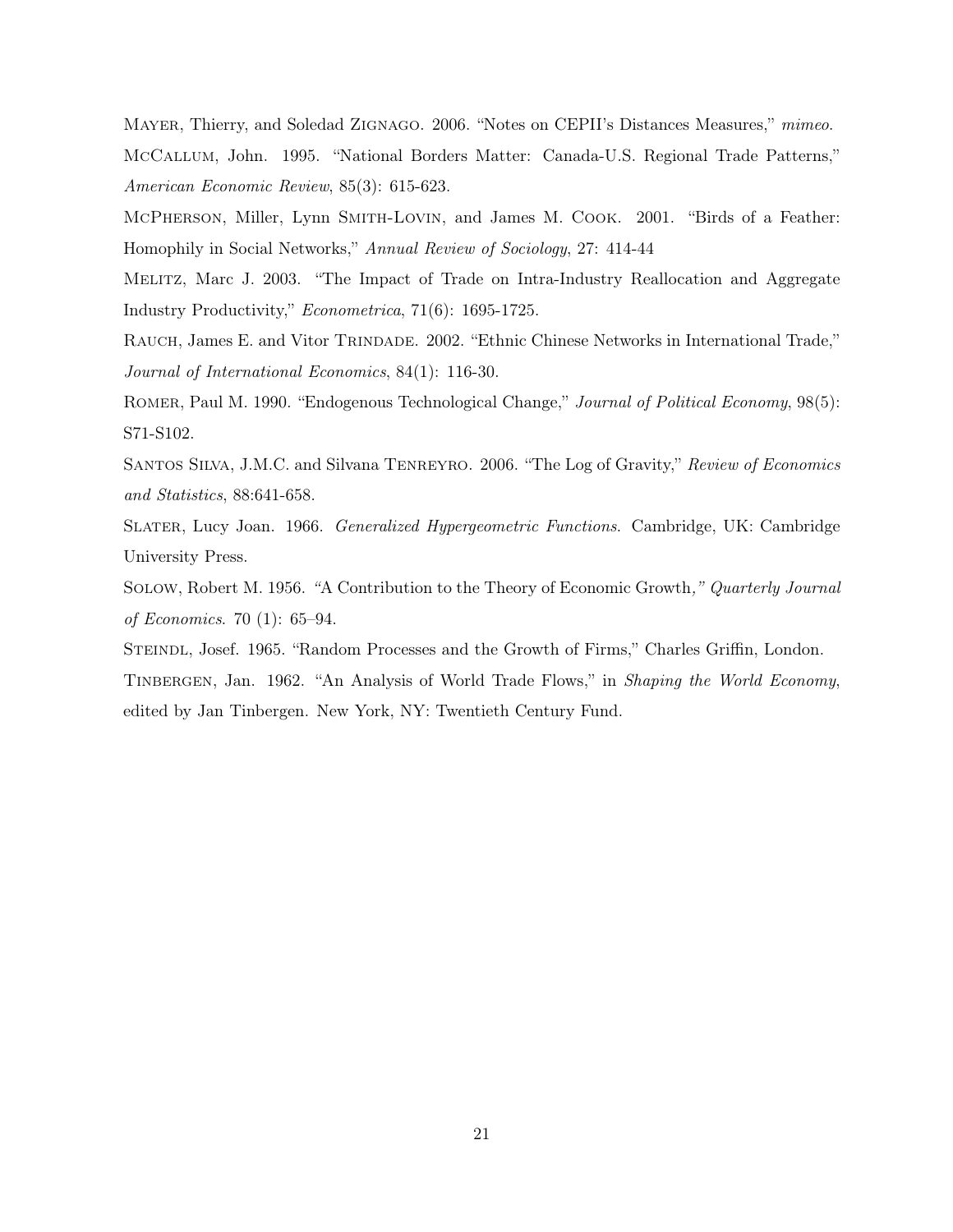# APPENDIX

## A Mathematical proofs

Proposition 2 *The geographic distribution of the contacts of a firm of age t is given by,*

$$
f_t(x) = \mathcal{B}^{-1} \left[ \frac{K_0 e^{(\beta - \delta)t} \mathcal{B} \left[ g_0(x) \right]}{(1 - e^{\beta t}) \mathcal{B} \left[ g_0(x) \right] + e^{\beta t}} \right]
$$

*where*  $\beta$  *is the two-sided bilateral Laplace transform*,<sup>11</sup>  $\beta$ <sup>−1</sup> *its inverse,*  $K_0$  *is the mass of initial contacts of a newly born firm,*  $g_0$  *is the p.d.f. of these initial contacts,*  $\beta$  *(resp.*  $\delta$ *) is the Poisson birth (resp. death) rate of new (resp. old) contacts.*

**Proof.** Recognizing a convolution product<sup>12</sup> in Equation (7), I can rewrite it in a compact form,

$$
\frac{\partial f_t}{\partial t} = \beta \frac{f_t * f_t}{K_t} - \delta f_t \tag{11}
$$

with initial condition  $f_0 = K_0 g_0$ . I will first solve for  $K_t$ , and then solve for  $f_t$ . Integrating Equation  $(11)$  over  $\mathbb{R}$ , and using the fact that the integral of the convolution of two functions is the product of their integrals, I derive an ordinary differential equation for *Kt*,

$$
\frac{\partial K_t}{\partial t} = \beta \frac{K_t \times K_t}{K_t} - \delta K_t = (\beta - \delta) K_t
$$

with initial condition  $K_0$ . This ODE admits the simple solution,

$$
K_t = K_0 e^{(\beta - \delta)t}
$$

Plugging this result into Equation (11), taking the two-sided Laplace transform of this equation (I denote by  $\hat{f}$  the transform of  $f$ ), and using the convolution theorem which states that the Laplace transform of the convolution of two function is the product of their Laplace transforms, I get the following ordinary differential equation,

$$
\frac{\partial \hat{f}_t}{\partial t} = \beta \frac{\hat{f}_t^2}{K_0 e^{(\beta - \delta)t}} - \delta \hat{f}_t
$$

 $11$ The two-sided Laplace transform is closely related to the moment-generating function. For a random variable *X* with a p.d.f. *f*, the moment generating function  $\mu_X$  is defined as  $\mu_X(s) = \mathbb{E}\left[e^{sX}\right]$ , while the Laplace transform  $\mathcal{B}[f]$  is defined as  $\mathcal{B}[f](s) = \mathbb{E}[e^{-sX}] = \int_{\mathbb{R}} e^{-sx} f(x) dx$ , so that  $\mu_X(-s) = \mathcal{B}[f](s)$ . This definition extends to positive functions which are not probability densities.

<sup>&</sup>lt;sup>12</sup>Remember that the p.d.f. of the sum of two random variables is the convolution of their p.d.f.'s.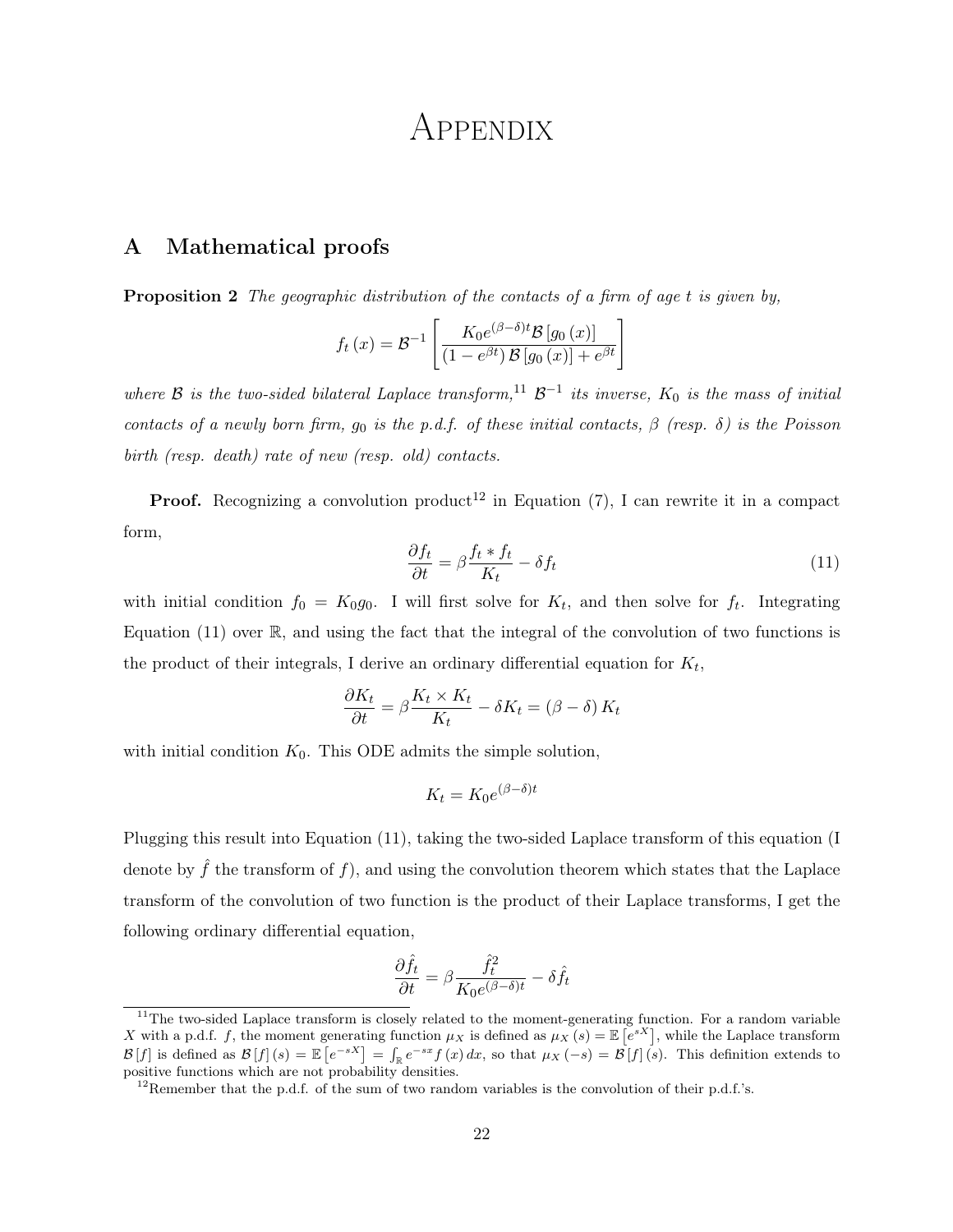with initial condition  $\hat{f}_0 = K_0 \hat{g}_0$ . This ODE admits the solution,

$$
\hat{f}_t = \frac{K_0 e^{(\beta - \delta)t} \hat{g}_0}{(1 - e^{\beta t}) \hat{g}_0 + e^{\beta t}}
$$

Taking the inverse Laplace transform, I recover the proposed solution for  $f_t$ .

Corollary *Equations (8), (9) and (10) are satisfied,*

$$
K_t = K_0 e^{(\beta - \delta)t}
$$
  
\n
$$
F(K) = 1 - \left(\frac{K}{K_0}\right)^{-\frac{\gamma}{\beta - \delta}} \text{ for } K \ge K_0
$$
  
\n
$$
\Delta(K) = \Delta_0 \left(\frac{K}{K_0}\right)^{\frac{\beta}{\beta - \delta}} \text{ for } K \ge K_0
$$

**Proof. Equation (8).** Using the property of the Laplace transform, the total mass of contacts of a firm of age  $t$ ,  $K_t$ , is the Laplace transform  $\hat{f}_t(s)$  evaluated at zero,

$$
K_t = \hat{f}_t(0) = K_0 e^{(\beta - \delta)t}
$$

where I used the fact that since  $g_0$  is a well defined p.d.f. that sums up to 1,  $\hat{g}_0(0) = 1$ .

**Equation (9).** The formula for  $K_t$  provides the following relation between a firm's number of contacts and its age,

$$
e^t = \left(\frac{K_t}{K_0}\right)^{\frac{1}{\beta-\delta}}
$$

The population grows at an exponential rate  $\gamma$  so that the fraction of firms younger than t is  $(1 - e^{-\gamma t})$ . Since a firm of age *t* has a total number of contacts  $K_t$ , using the above expression for *e<sup>t</sup>* , I get the proposed formula for the fraction of firms with fewer than *K* contacts,

$$
F(K) = 1 - \left(\frac{K}{K_0}\right)^{-\frac{\gamma}{\beta - \delta}}
$$

Equation (10). The average (squared) distance between a firm of age *t* and its contacts,  $\Delta_t$ , is the variance of the p.d.f.  $f_t/K_t$  of the distribution of this firm's contacts. Again using the property of the Laplace transform, this variance is simply the second derivative of  $\widehat{f}_t / K_t(s)$ evaluated at zero. Simple algebra gives this second derivative,

$$
\widehat{f_t/K_t}^n(s) = \frac{e^{\beta t} \left( \hat{g}_0^n(s) \left( \left( e^{\beta t} - 1 \right) \hat{g}_0 - e^{\beta t} \right) - 2 \hat{g}'_0(s)^2 \left( e^{\beta t} - 1 \right) \right)}{\left( \left( e^{\beta t} - 1 \right) \hat{g}_0(s) - e^{\beta t} \right)^3}
$$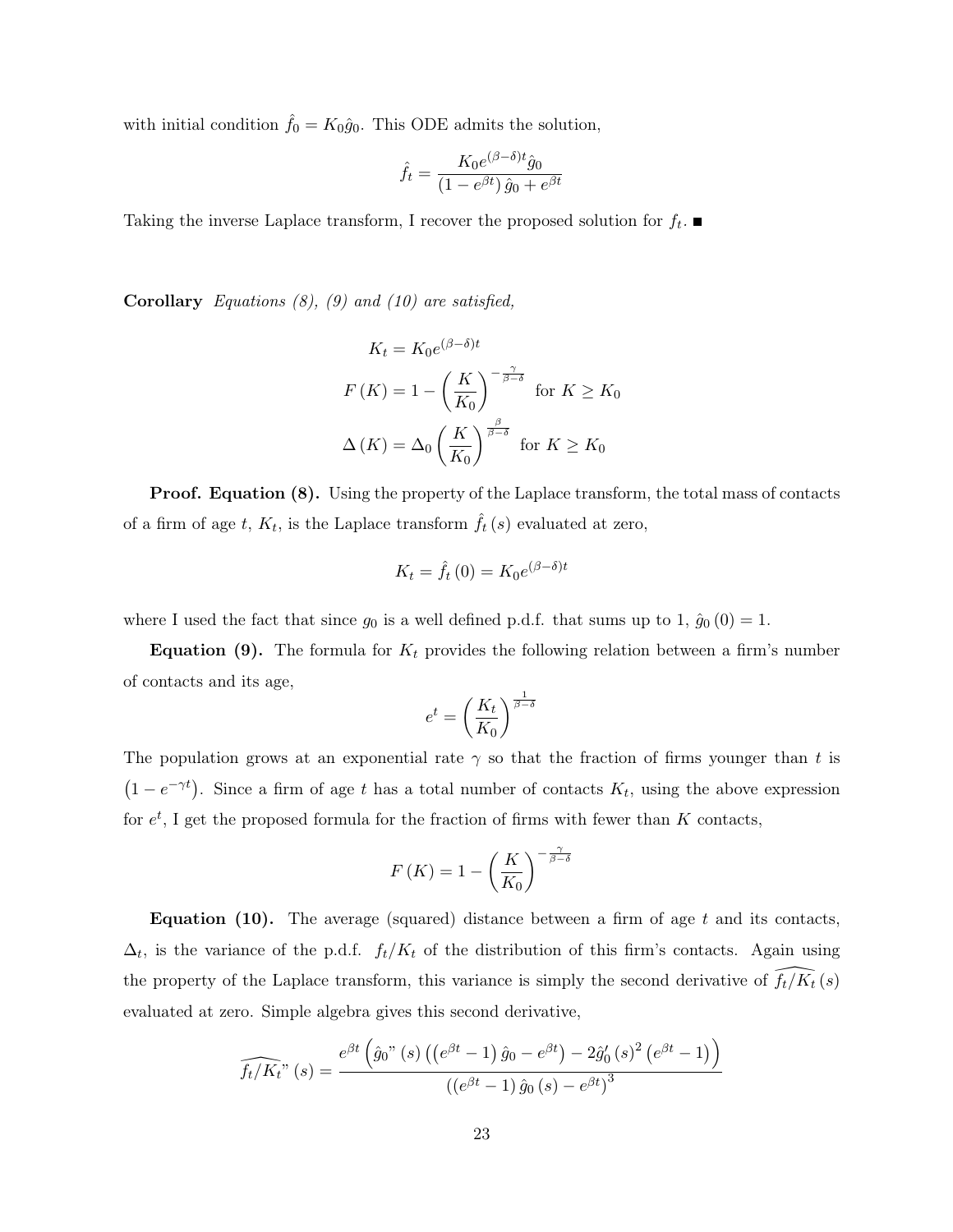Since *g*<sup>0</sup> is a well defined symmetric p.d.f. with finite variance, I can use the following properties of its Laplace transform:  $\hat{g}_0(0) = 1$  (a p.d.f. sums up to 1),  $\hat{g}'_0(0) = 0$  ( $g_0$  is symmetric) and  $\hat{g}_0$ <sup>n</sup> (0) =  $\Delta_0$  ( $g_0$  has a finite variance  $\Delta_0$ ). The previous expression evaluated at zero simplifies into the proposed formula,

$$
\Delta_t = \widehat{f_t/K_t}^n(0) = \Delta_0 e^{\beta t}
$$

Plugging the expression  $e^t = (K_t/K_0)^{\frac{1}{\beta-\delta}}$  into the above formula for  $\Delta_t$ , I derive the proposed relationship between a firm's total number of contacts *K* and the average (squared) distance from its contacts,  $\Delta(K)$ ,

$$
\Delta(K) = \Delta_0 \left(\frac{K}{K_0}\right)^{\frac{\beta}{\beta - \delta}}
$$

 $\blacksquare$ 

**Proposition 3** *If the initial distribution of contacts is Laplace,*  $g_0 \sim Laplace \left(0, \sqrt{\Delta_0/2}\right)$ , then  $\hat{F}_{t} = \int_{t}^{t} \int_{t}^{t} \hat{F}_{t} \cdot d\theta \left( \int_{t}^{t} \hat{F}_{t} \cdot d\theta \right) d\theta$  *the distribution of contacts remains Laplace at all subsequent period,*  $g_{t} = f_{t}/M_{t} \sim Laplace \left( 0, e^{\beta t/2} \sqrt{\Delta_{0}/2} \right)$ .

*Moreover, for any initial distribution*  $g_0$ , asymptotically as  $t \to \infty$ , the p.d.f. of contacts,  $g_t = f_t/K_t$ , converges to a Laplace  $(0, e^{\beta t/2})$  distribution,

$$
\begin{cases} \hat{g}_t(s) & \propto \frac{1}{1 + \left(e^{\beta t/2} s\right)^2} \\ g_t(x) & \propto \frac{1}{2e^{\beta t/2}} \exp\left(-\left|x\right| / e^{\beta t/2}\right) \end{cases}
$$

**Proof.** For simplicity, consider a normalized Laplace distribution  $g_0 \sim$  Laplace  $(0, 1)$ . The proof can trivially be extended to  $\sqrt{\Delta_0/2} \neq 1$ . The Laplace transform of  $g_0$  is  $\hat{g}_0(s) = \frac{1}{1+s^2}$ . From Proposition 2, the Laplace transform of *g* is then,

$$
\hat{g}_t(s) = \frac{\hat{f}_t(s)}{K_t} = \frac{\hat{g}_0(s)}{(1 - e^{\beta t}) \hat{g}_0(s) + e^{\beta t}} = \frac{1}{1 + (e^{\beta t/2} s)^2}
$$

where one recognizes the Laplace transform of a Laplace  $(0, e^{\beta t/2})$  distribution.

From Equation (11), I derive an ordinary differential equation for  $\hat{g}_t$ ,

$$
\frac{\partial}{\partial t}\hat{g}_t = \beta \left(\hat{g}_t^2 - \hat{g}_t\right)
$$

Now postulate that  $\hat{g}_t$  is of the form  $\hat{g}_t(s) = h\left(e^{\beta t/2}s, t\right)$ . Then from the previous equation I derive a partial differential equation for *h* (*y, t*),

$$
\frac{\partial}{\partial t}h = \beta \left( h^2 - h + \frac{1}{2}y \frac{\partial}{\partial y} h \right)
$$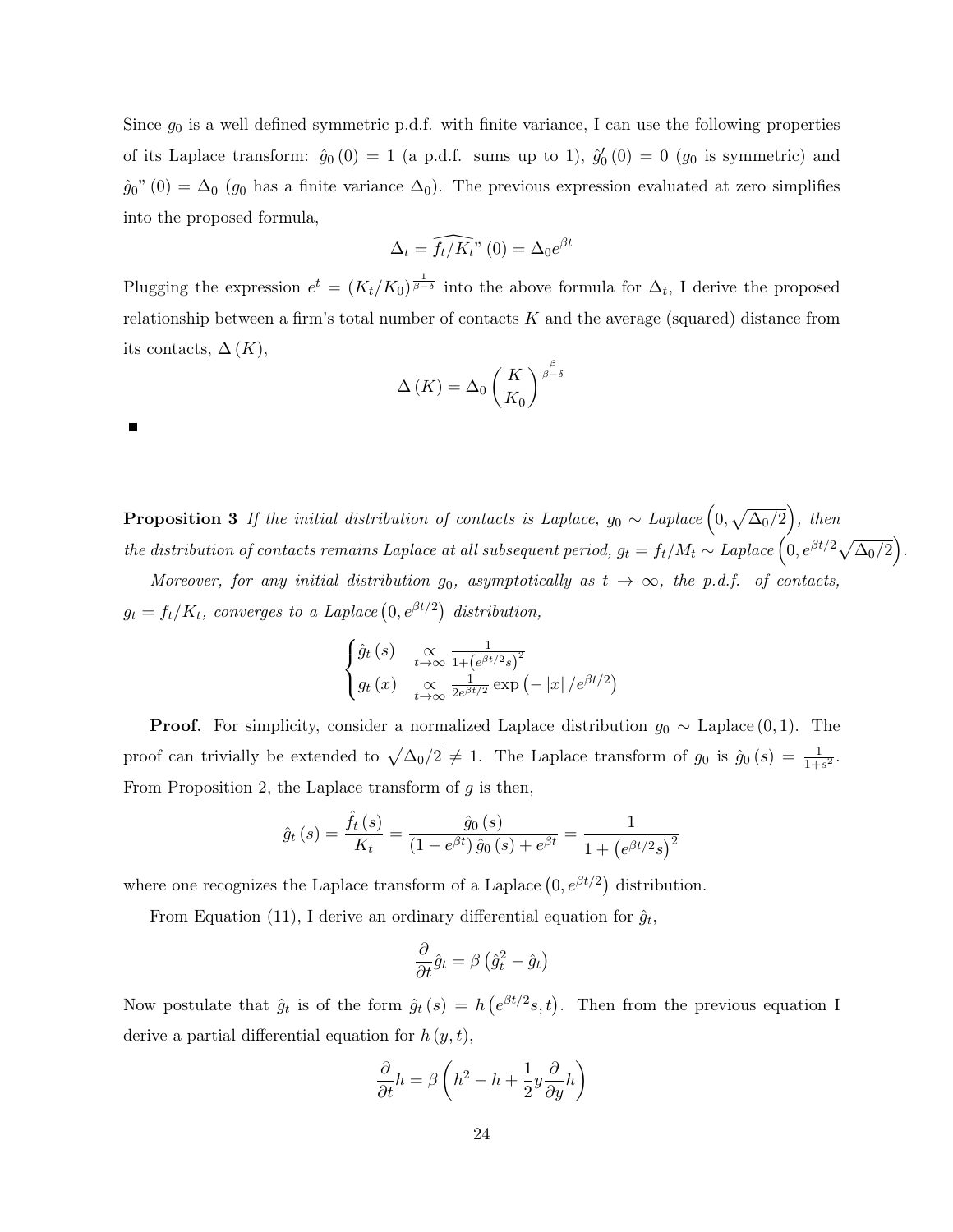Accepting without proof that  $\lim_{t\to\infty} \frac{\partial}{\partial t}h = 0$ , *h* must asymptotically satisfy the following ordinary differential equation,

$$
\frac{1}{2}y\frac{\partial}{\partial y}h = h - h^2
$$

which admits the solution,

$$
h\left(y\right) = \frac{1}{1+y^2}
$$

This completes the proof. ■

Lemma 1 (reminded) *For any distribution g*<sup>0</sup> *of initial contacts that is symmetric and admits a finite variance, aggregate trade flows between two countries A and B are approximately proportional to their respective sizes (GDP<sup>A</sup> and GDPB), and inversely related to the distance between them* (*DistA,B*)*,*

$$
T_{A,B} \propto \frac{GDP_A \times GDP_B}{(Dist_{A,B})^{1+\epsilon}}
$$

 $with \epsilon \equiv 2 \min \left( \frac{\gamma - (\beta - \delta)}{\beta}, 1 \right)$ ,  $\gamma$  the population growth rate and  $\beta$  (resp.  $\delta$ ) the birth (resp. death) *rate of contacts.*

**Proof.** I will prove first that aggregate trade is proportional to economic size, and second that it is inversely proportional to distance raised to the power  $(1 + \epsilon)$ .

Size: In any location *x*, all firms of the same age *t* have the same volume of exports towards and the same volume of import from any other location. For any  $\lambda > 0$ , if a location, or any set of locations (any country) produces  $\lambda$  times as much in the aggregate, it will export and import  $\lambda$  times as much in the aggregate. Aggregate trade flows between any arbitrary set of locations (countries) are therefore proportional to the size of the importing and exporting countries.

**Distance:** Denote by  $\varphi(x)$  the p.d.f. of aggregate exports from the origin towards any location  $x \in \mathbb{R}$ . It is the weighted average of the exports of firms in the origin of all ages towards location *x*, normalized to sum up to 1,

$$
\varphi(x) \equiv \frac{\gamma - \beta + \delta}{M_0} \int_0^\infty e^{-\gamma t} f_t(x) dt
$$

I will prove that  $\varphi(x)$  is equal to  $1/x^{1+\epsilon}$  for  $x \to +\infty$ , up to a slowly varying function  $L$ <sup>13</sup>

$$
\varphi(x) = L(x) \times \frac{1}{x^{1+\epsilon}}
$$

$$
\lim_{x \to +\infty} \frac{L(\lambda x)}{L(x)} = 1, \forall \lambda > 0
$$

<sup>&</sup>lt;sup>13</sup>A function *L* is said to be slowly varying around  $+\infty$  i.i.f.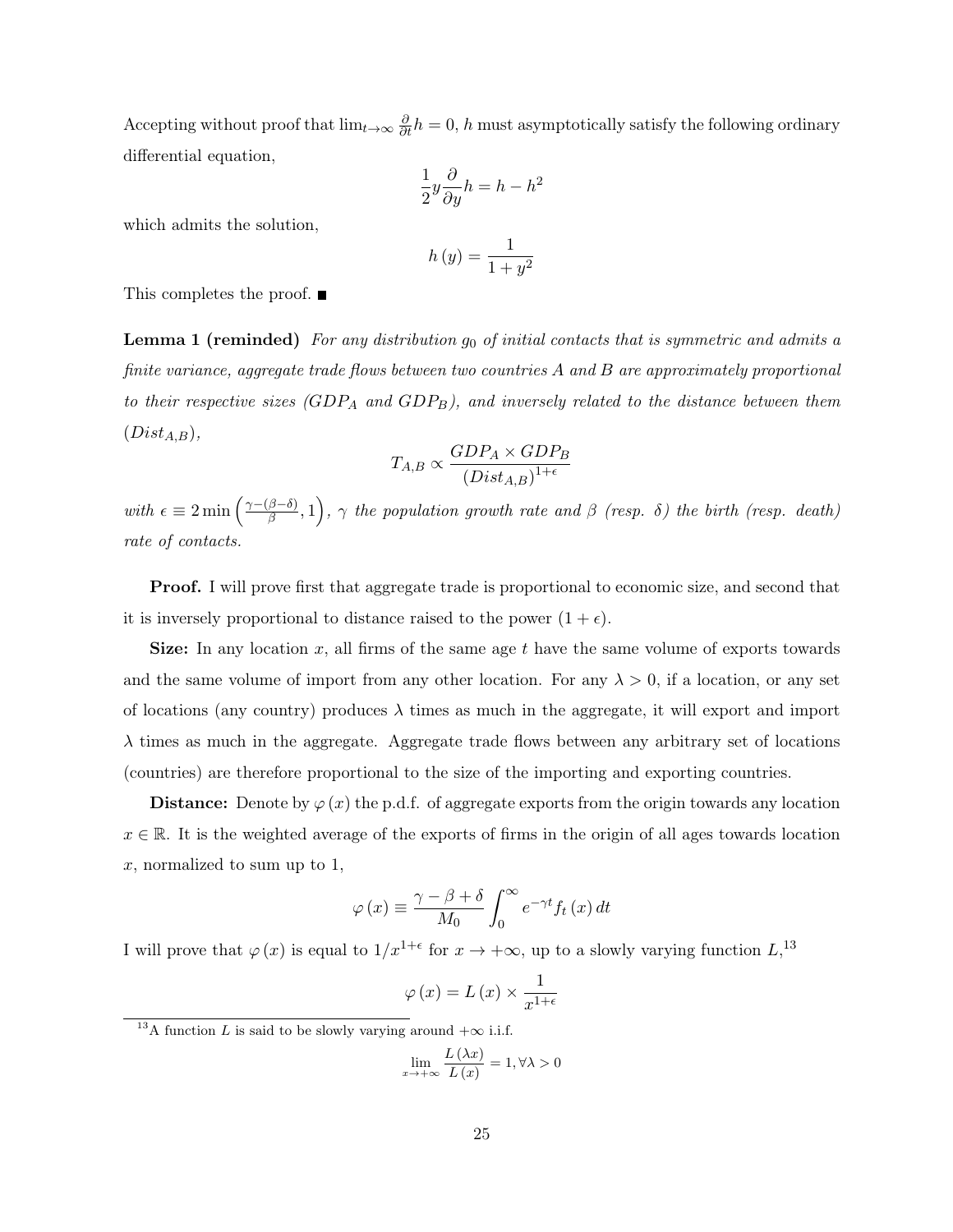Step 1: By virtue of Karamata's abelian and tauberian theorem, the p.d.f.  $\varphi(x)$  is equal to  $1/x^{1+\epsilon}$  for  $x \to +\infty$ , up to a slowly varying function i.i.f. its Laplace transform  $\hat{\varphi}$  is such that  $1 - \hat{\varphi}(s)$  is equal to  $s^{\epsilon}$  for  $s \to 0$ , up to a slowly varying function. See for instance de Haan (1976) for an application of Karamata's theorem to p.d.f.'s. Formally, this means that I need to prove,

$$
\lim_{s\downarrow 0} \frac{1-\hat{\varphi}\left(\lambda s\right)}{1-\hat{\varphi}\left(s\right)} = \lambda^{\epsilon}, \forall \lambda > 0
$$

Step 2: Taking the two-sided Laplace transform of  $\varphi$  which I denote by  $\hat{\varphi}$ , and using the properties of the Laplace transform, the formula for *f<sup>t</sup>* in Proposition 2 and simple algebra, I get,

$$
\hat{\varphi} = \frac{\gamma - \beta + \delta}{K_0} \int_0^{\infty} e^{-\gamma t} \hat{f}_t dt
$$
  
\n
$$
= \frac{\gamma - \beta + \delta}{K_0} \int_0^{\infty} e^{-\gamma t} \frac{K_0 e^{(\beta - \delta)t} \hat{g}_0}{(1 - e^{\beta t}) \hat{g}_0 + e^{\beta t}} dt
$$
  
\n
$$
= (\gamma - \beta + \delta) \int_0^{\infty} e^{-(\gamma - \pi + \delta)t} \frac{\hat{g}_0}{e^{\beta t} (1 - \hat{g}_0) + \hat{g}_0} dt
$$
  
\n
$$
= -\frac{\gamma - \beta + \delta}{\beta} \sum_{n=1}^{\infty} \frac{\left(\frac{\hat{g}_0}{\hat{g}_0 - 1}\right)^n}{n + (\gamma - \beta + \delta) / \beta}
$$

where I iteratively integrate by part to get the last expression.

**Step 3:** To save on notations, I introduce  $\alpha = \frac{\gamma - (\beta - \delta)}{\beta}$  so that  $\epsilon = 2 \min[\alpha, 1]$ . Manipulating the previous expression  $\hat{\varphi}$ , recognizing Gauss' hypergeometric function  ${}_{2}F_1$ , and invoking one among the hundreds of useful properties of the hypergeometric function, $^{14}$  I get,

$$
1 - \hat{\varphi}(s) = 1 + \alpha \sum_{n=1}^{\infty} \frac{\left(\frac{\hat{g}_0(s)}{\hat{g}_0(s)-1}\right)^n}{n+\alpha}
$$
  
\n
$$
= \sum_{n=0}^{\infty} \frac{(1)_n (\alpha)_n}{(1+\alpha)_n n!} \left(\frac{\hat{g}_0(s)}{\hat{g}_0(s)-1}\right)^n
$$
  
\n
$$
= {}_2F_1 \left(1, \alpha, 1+\alpha, \frac{\hat{g}_0(s)}{\hat{g}_0(s)-1}\right)
$$
  
\n
$$
= \frac{\Gamma(\alpha-1)\Gamma(1+\alpha)}{\Gamma(\alpha)\Gamma(\alpha)} \left(-\frac{\hat{g}_0(s)}{\hat{g}_0(s)-1}\right)^{-1} \sum_{k=0}^{\infty} \frac{(1)_k (1-\alpha)_k}{k! (2-\alpha)_k} \left(\frac{\hat{g}_0(s)}{\hat{g}_0(s)-1}\right)^{-k}
$$
  
\n
$$
+ \frac{\Gamma(1-\alpha)\Gamma(1+\alpha)}{\Gamma(1)\Gamma(1)} \left(-\frac{\hat{g}_0(s)}{\hat{g}_0(s)-1}\right)^{-\alpha} \sum_{k=0}^{\infty} \frac{(\alpha)_k (0)_k}{k! (\alpha)_k} \left(\frac{\hat{g}_0(s)}{\hat{g}_0(s)-1}\right)^{-k}
$$
  
\nfor a sufficiently small s such that  $\left|\frac{\hat{g}_0(s)}{\hat{g}_0(s)-1}\right| > 1$  and a non-integer  $\alpha$   
\n
$$
= \frac{\alpha}{\alpha-1} \left(-\frac{\hat{g}_0(s)}{\hat{g}_0(s)-1}\right)^{-1} {}_2F_1 \left(1, 1-\alpha, 2-\alpha, \left(\frac{\hat{g}_0(s)}{\hat{g}_0(s)-1}\right)^{-1}\right) + \Gamma(1-\alpha)\Gamma(1+\alpha) \left(-\frac{\hat{g}_0(s)}{\hat{g}_0(s)-1}\right)^{-\alpha}
$$

<sup>14</sup>See http://functions.wolfram.com/HypergeometricFunctions/Hypergeometric2F1/02/02/ or a modified version of Kummer's Theorem (1836), as presented by Slater (1966) in Equation 1.7.1.3 on page 31.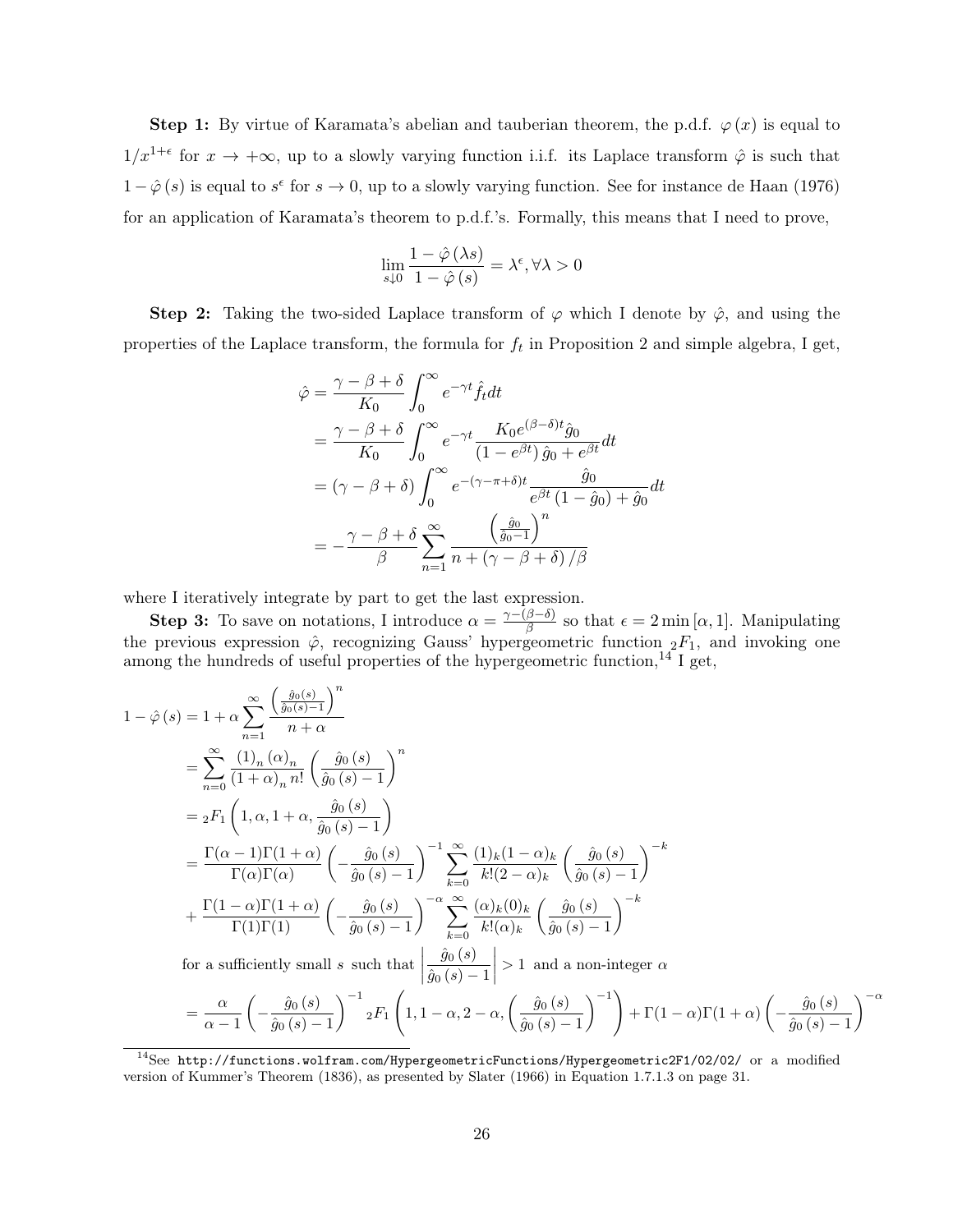Step 4: The following lemma will prove useful. If *g* is the p.d.f. of a random variable *X* symmetric around the origin and with a finite variance  $0 < Var(X) < +\infty$ , then its Laplace transform  $\hat{g}$  is such that for any  $\lambda > 0$ ,

$$
\lim_{s \downarrow 0} \frac{\frac{1 - \hat{g}(\lambda s)}{\hat{g}(\lambda s)}}{\frac{1 - \hat{g}(s)}{\hat{g}(s)}} = \lambda^2
$$

To prove this lemma, note that *g* being a well defined p.d.f.,  $\hat{q}(0) = 1$ . Using l'Hôpital's rule,

$$
\lim_{s\downarrow 0} \frac{\frac{1-\hat{g}(\lambda s)}{\hat{g}(\lambda s)}}{\frac{1-\hat{g}(s)}{\hat{g}(s)}} = \lim_{s\downarrow 0} \frac{1-\hat{g}(\lambda s)}{1-\hat{g}(s)} \frac{\hat{g}(s)}{\hat{g}(\lambda s)} = \lambda \lim_{s\downarrow 0} \frac{\frac{\partial}{\partial s} \hat{g}(\lambda s)}{\frac{\partial}{\partial s} \hat{g}(s)}
$$

I use the known result that  $\hat{g}^{(k)}(0) = (-1)^k \mu_k$  where  $\mu_k$  is X's *k*-th moment. Since X is symmetric, its first moment is zero, and  $\hat{g}'(0) = \mu_1 = 0$ . The limit is again indeterminate. Applying l'Hôpital's rule a second time, and by the assumption  $0 < Var(X) = \mu_2 - \mu_1^2 = \mu_2 < +\infty$ , I prove the proposed lemma,

$$
\lambda \lim_{s \downarrow 0} \frac{\frac{\partial}{\partial s} \hat{g}(\lambda s)}{\frac{\partial}{\partial s} \hat{g}(s)} = \lambda^2 \lim_{s \downarrow 0} \frac{\frac{\partial^2}{\partial s^2} \hat{g}(\lambda s)}{\frac{\partial^2}{\partial s^2} \hat{g}(s)} = \lambda^2 \frac{\mu_2}{\mu_2} = \lambda^2
$$

Note that the assumption of finite variance is a sufficient but not a necessary condition. For example, Student's *t*-distribution with 2 degrees of freedom satisfies the desired property although its variance is infinite.

Step 5: Let  $h(s) = \left(-\frac{\hat{g}_0(s)}{\hat{g}_0(s)-1}\right)$  $\int_{0}^{-1} = \frac{\hat{g}_0(s)}{\hat{g}_0(s)-1}$  and note that  $h(0) = 0$  and  $1 - \hat{\varphi}(0) = 0$ . Using l'Hôpital's rule and the above lemma for the penultimate equality, I can now characterize the limit of interest,

$$
\lim_{s\downarrow 0} \frac{1 - \hat{\varphi}(\lambda s)}{1 - \hat{\varphi}(s)} = \lim_{s\downarrow 0} \frac{\frac{\partial}{\partial s} \hat{\varphi}(\lambda s)}{\frac{\partial}{\partial s} \hat{\varphi}(s)}
$$
\n
$$
= \lim_{s\downarrow 0} \frac{\frac{\partial}{\partial s} h(\lambda s) \left[ \frac{\alpha}{\alpha - 1} 2F_1(1, 1 - \alpha, 2 - \alpha, -h(\lambda s)) + \frac{\alpha}{2 - \alpha} h(\lambda s) 2F_1(2, 2 - \alpha, 3 - \alpha, -h(\lambda s)) + \Gamma(1 - \alpha) \Gamma(1 + \alpha) \alpha (h(\lambda s))^{\alpha - 1} \right]}{\frac{\partial}{\partial s} h(s) \left[ \frac{\alpha}{\alpha - 1} 2F_1(1, 1 - \alpha, 2 - \alpha, -h(s)) + \frac{\alpha}{2 - \alpha} h(s) 2F_1(2, 2 - \alpha, 3 - \alpha, -h(s)) + \Gamma(1 - \alpha) \Gamma(1 + \alpha) \alpha (h(s))^{\alpha - 1} \right]}
$$
\n
$$
= \begin{cases} \lambda^2 & \text{when } \alpha > 1 \text{ so that the second and third terms vanish} \\ \lambda^{2\alpha} & \text{when } \alpha < 1 \text{ so that the first and second terms vanish} \end{cases}
$$
\n
$$
= \lambda^{\epsilon}
$$

|<br>|<br>|

This completes the proof. ■

Proposition 1 (reminded) *If the distribution of export sizes among individual firms is close to Zipf 's law, then aggregate trade flows between two countries are approximately proportional to their respective sizes and inversely proportional to the distance between them. The canonical gravity*